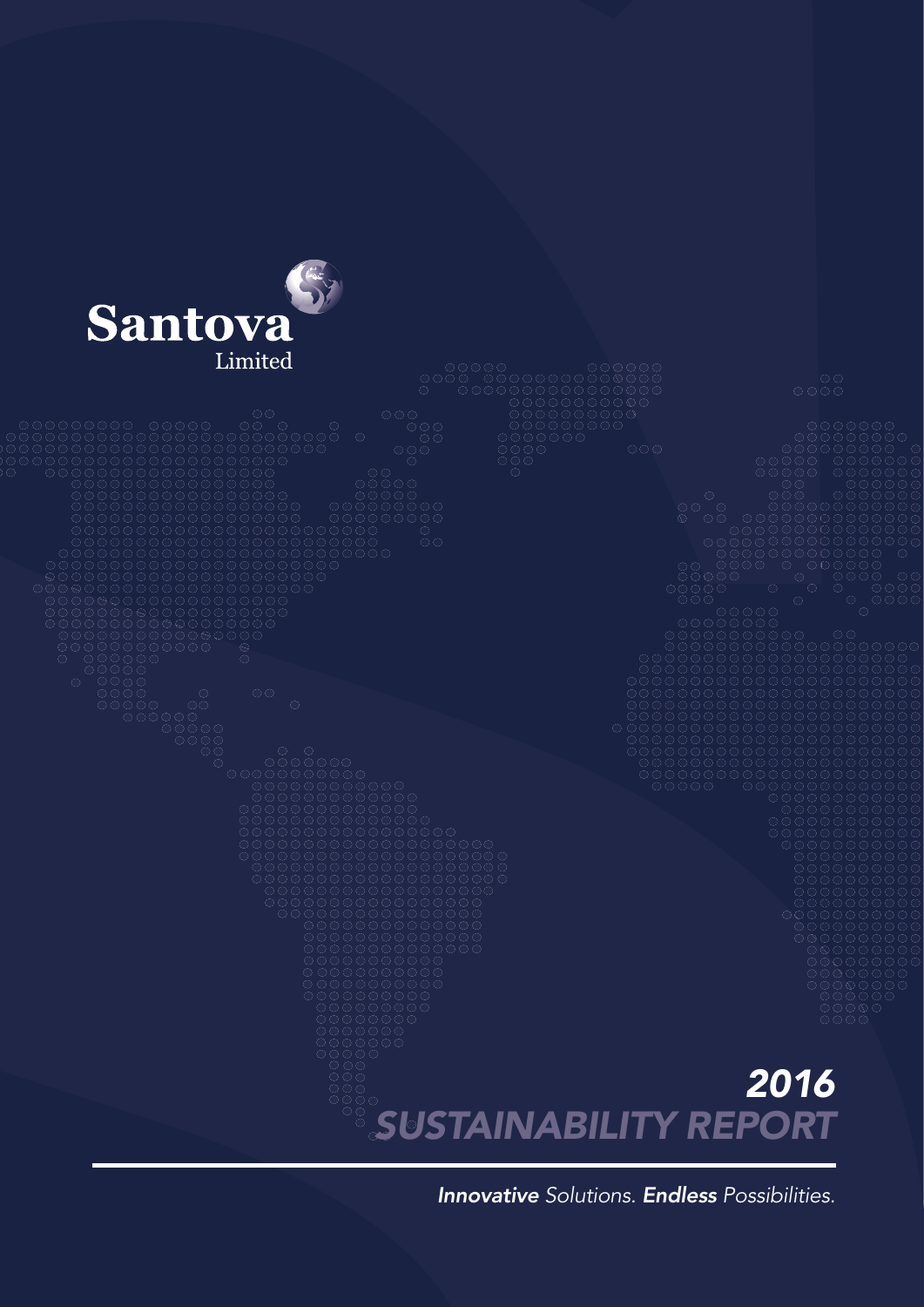## Contents

Santova Sustainability in the set of  $\overline{\text{ifc}}$ Human Capital 2 Social Responsibility and Investment 7 Health, Safety, Environment and Quality 13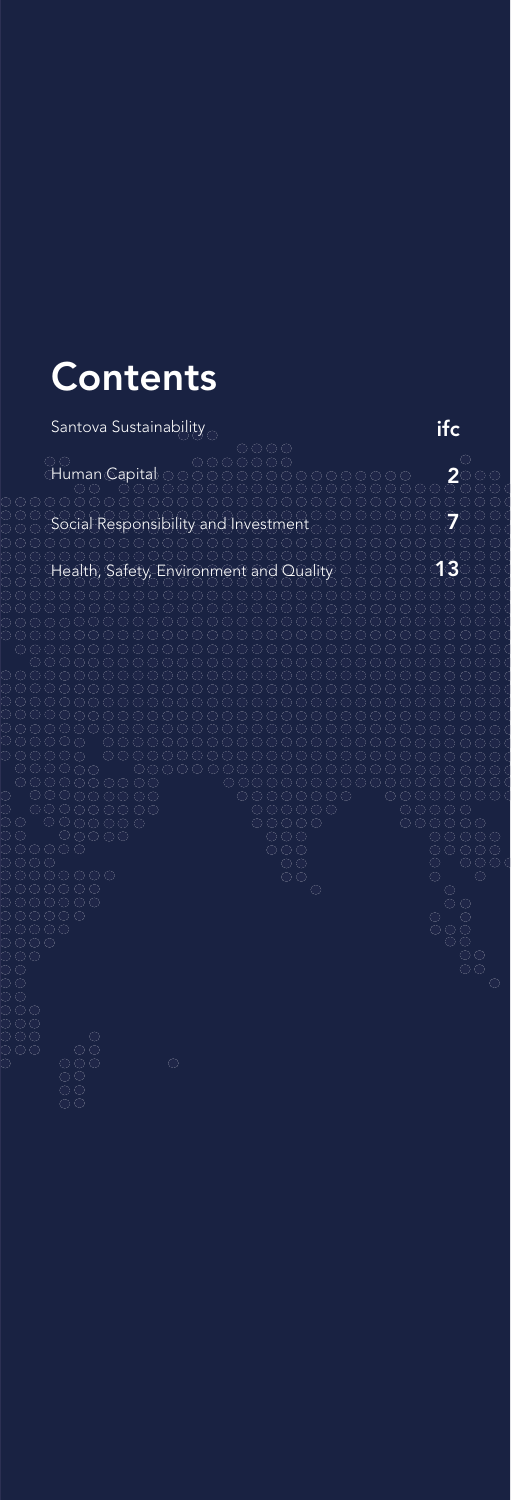## SANTOVA SUSTAINABILITY

This Sustainability Report must be read in the context of, and in conjunction with, the entire Annual Integrated Report, in order to understand Santova's sustainability efforts and developments as a whole.

The Santova Limited ("Santova") Board of Directors ("the Board") remains dedicated to reporting its sustainability performance to all stakeholders in an open, honest and transparent manner. Santova's commitment to sustainability and integrated reporting can be measured in the two awards that Santova received for last year's Annual Integrated Report:

• The highest Sustainability Data Transparency Index ("SDTI") score in the Transportation Sector on the Johannesburg Stock Exchange ("JSE") for the IRAS (Integrated Reporting & Assurance Services) SDTI, Review of Environment, Social and Governance Reporting in South Africa for 2015. Santova has won this award for the second consecutive year with an SDTI score of 76,19%. Santova was ranked ninth out of 323 JSE listed companies; and

• A Merit Award for the Fledgling and AltX Category at the JSE and Chartered Secretaries Southern Africa Integrated Reporting Awards.

Santova's sustainability initiatives are founded in the principles contained in the Santova Social and Ethics Register, which is being continually developed and maintained by the Social and Ethics Committee. This register contains a summary and analysis of the various social and other laws, codes and protocols prescribed by the Companies Act and other regulations. Accordingly, the Social and Ethics Committee is now the primary body which monitors Santova's sustainability implementation.

Sustainability and the reporting of sustainability at Santova, is divided into the following sections:

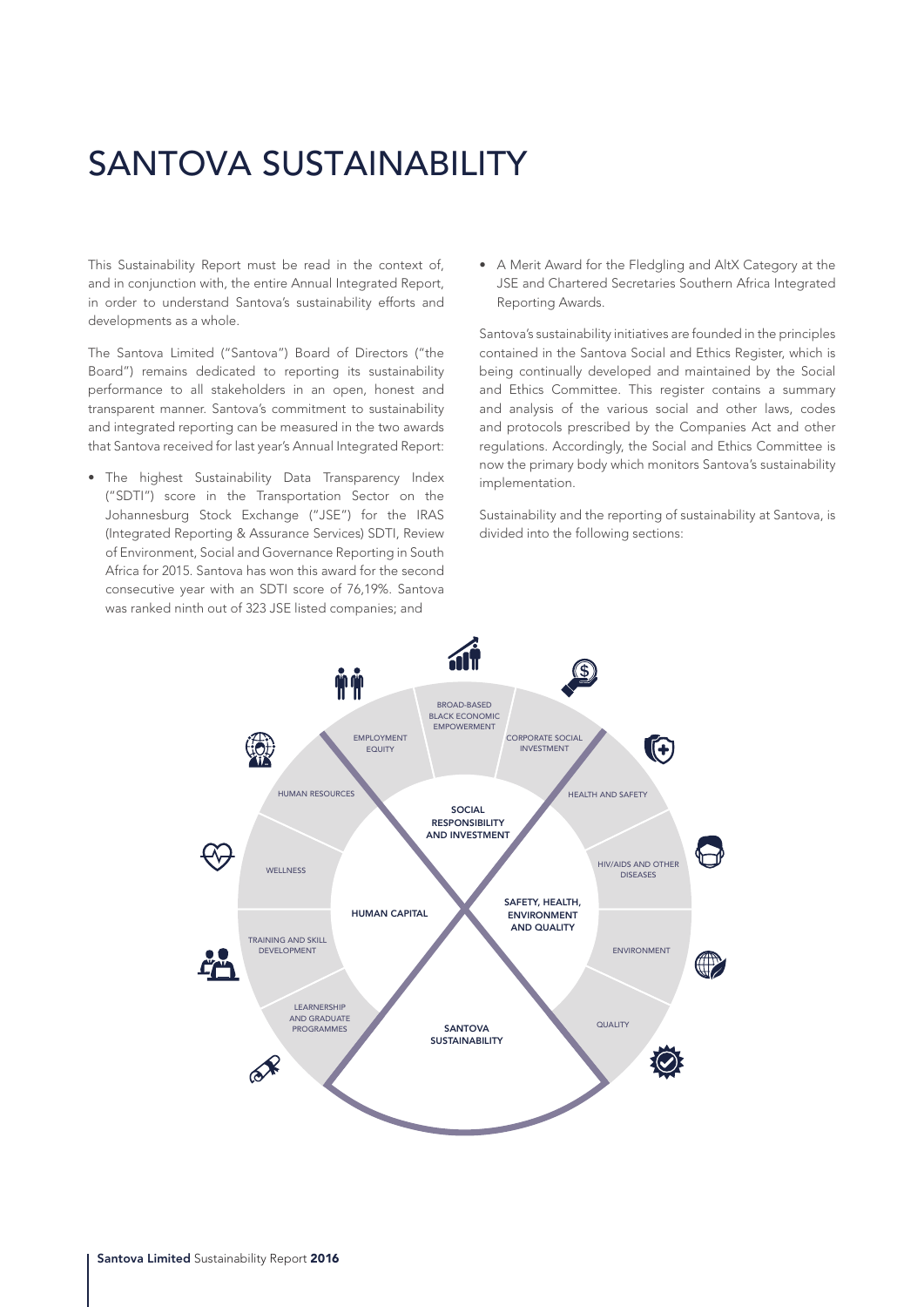

Whilst the concept of sustainability reporting considers a wider stakeholder audience and focuses on the impacts on environment, society and the economy rather than the effects of the capitals on value creation over time, this report has taken cognisance of the International <IR> Framework issued by the International Integrated Reporting Council.

Santova therefore views its Sustainability Report as an important reporting platform to address elements of the capitals and, in particular, to report on natural, social and relationship and human capital. However, as with sustainability, in order to extract a holistic quality analysis of the capitals used by Santova to create value over time, one must consider Santova's entire Annual Integrated Report read with Santova's Sustainability Report.

A summary of the capitals used by Santova to create value are as follows:

This Sustainability Report has not been externally assured, as the Board feels that stakeholders would not gain material additional benefit from such assurance, considering the nature of the Group's operations and its limited impact on the environment and society in which it operates.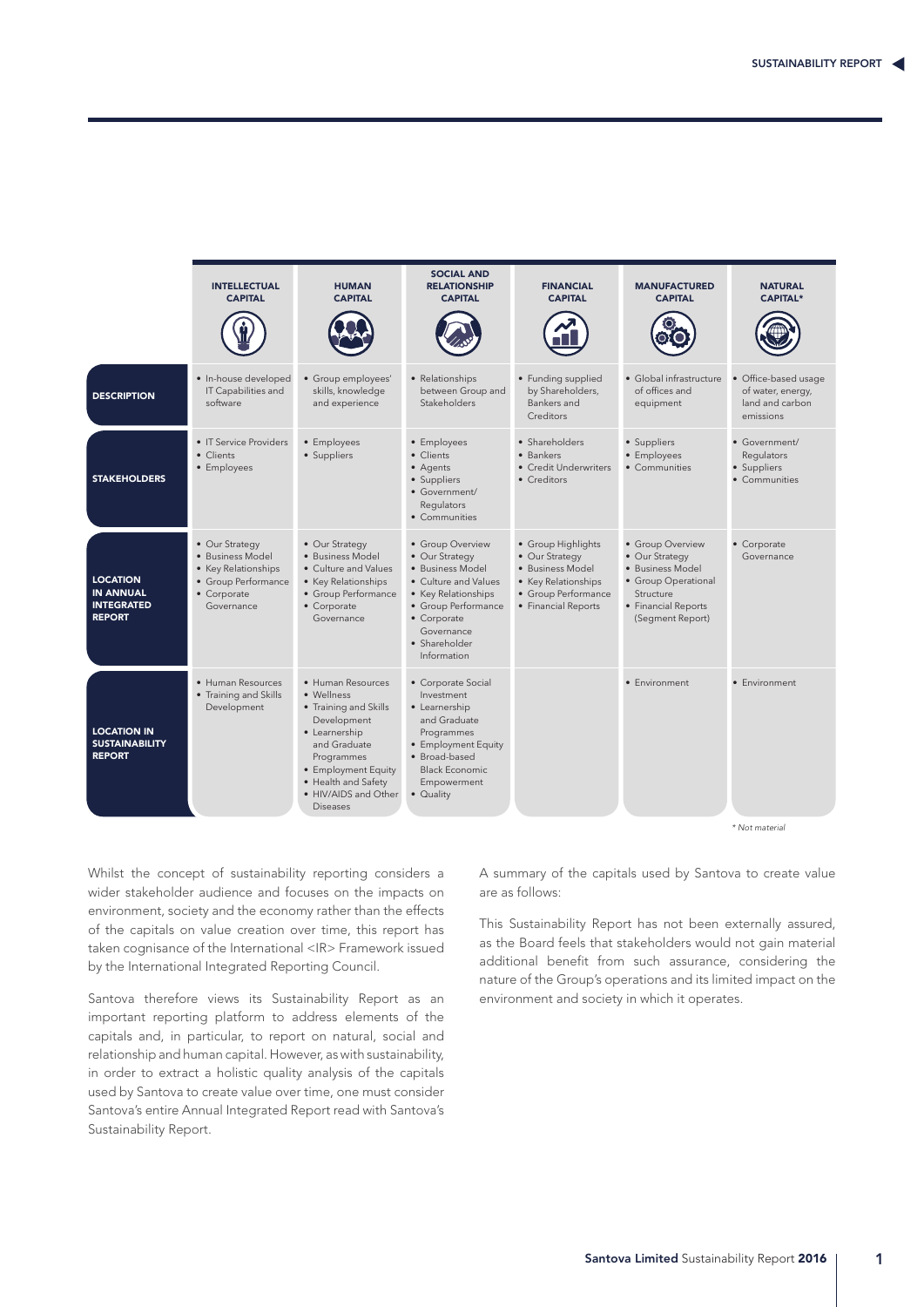## HUMAN CAPITAL

The Santova Group ("the Group") Human Resources Department, is responsible for the Group's human capital which is managed in conjunction with business unit leaders and senior employees worldwide.

In South Africa, the department itself handles the entire range of needs from a human resources perspective and only calls on external consultants to assist with labour and employment equity issues from time to time. The department manages general employee issues, payroll, training and development, employment equity, medical aid, retirement planning, wellness, as well as aspects of broad-based black economic empowerment and sustainability.

The department plays more of an oversight role in the international regions due to the relatively smaller size and location of the offices and also due to the individual social and legal complexities of each country that require direct interaction with specialised local service providers. The department handles the role of general employee management and provides guidance on labour issues whilst the balance of the international human resource needs are outsourced to external service providers as and when required.

The Group Human Resources Department also appreciates its required role in the implementation of the Group's key ongoing strategic initiatives and plans to contribute in the following strategic areas in the coming year:

### GROWTH

#### Balanced growth

To facilitate the expansion of the workforce where required through organic hiring of staff by existing companies and to induct any new entities to the Group by bringing them in line with Santova's human resources policy and procedure.

#### Globalisation

To facilitate the human resource needs of the Group's expansion into new territories and to assist with the relocation of strategic employees globally, where required.

#### INNOVATION

#### Technology Innovation and Supply Chain Innovation

To assist with the employee element of the expanding IT and Supply Chain Consulting resources and capabilities, both locally and internationally.

#### Human talent

To play the lead role in establishing Santova as a leading employment brand within the logistics industry thereby attracting and retaining appropriately skilled and experienced staff.

### EFFICIENCY AND EFFECTIVENESS

#### Efficiencies and consistency

To play a supporting role in the human resource needs which arise out of efficiency and consistency initiatives which may result in restructure, right sizing or other structural adiustments.

| Total number of employees                                                | 323    |                |
|--------------------------------------------------------------------------|--------|----------------|
| Number of permanent employees                                            |        | 321            |
| Number of contractors                                                    |        | $\overline{2}$ |
| Employees who are permanent                                              | $(\%)$ | 99             |
| Employees who are women                                                  | $(\%)$ | 49             |
| Employees who are unionised                                              | $(\%)$ | 0              |
| Employee turnover (all forms of<br>departures/total number of employees) | (% )   | 28             |
| Person hours worked                                                      |        | 539 904        |
| Number of lost days due to absenteeism                                   |        | 1 208          |
| Number of lost days due to<br>industrial action/strikes                  |        | 0              |
| Total number of South African employees                                  | 224    |                |
| Historically disadvantaged South Africans (%)                            | 62,1   |                |

The Group has grown from 287 employees last year to 323, predominantly as a result of the acquisition of the Tradeway (Shipping) Group ("Tradeway") in the United Kingdom and Jet-Freight Services ("Jet-Freight") in Mauritius, and the establishment of the offices in Hamburg, Germany and Tema, Ghana. The self-explanatory Total Number of Employees by Region can be seen below which provides a useful comparison of the changes to each region since the last financial year.

The following other changes can be noted since last year's report in the above statistics:

- There has been slight improvement in the number (287 in 2015) and percentage (98% in 2015) of permanent employees;
- There has been a small decrease in the percentage of women as a result of new entities joining the Group (53% in 2015);
- Employee turnover has reduced slightly (30% in 2015);
- Person hours worked has increased slightly (524 349 in 2015) due predominantly to the new entities in the Group. Please note that the above calculation excludes Tradeway as they were only part of the Group for three months of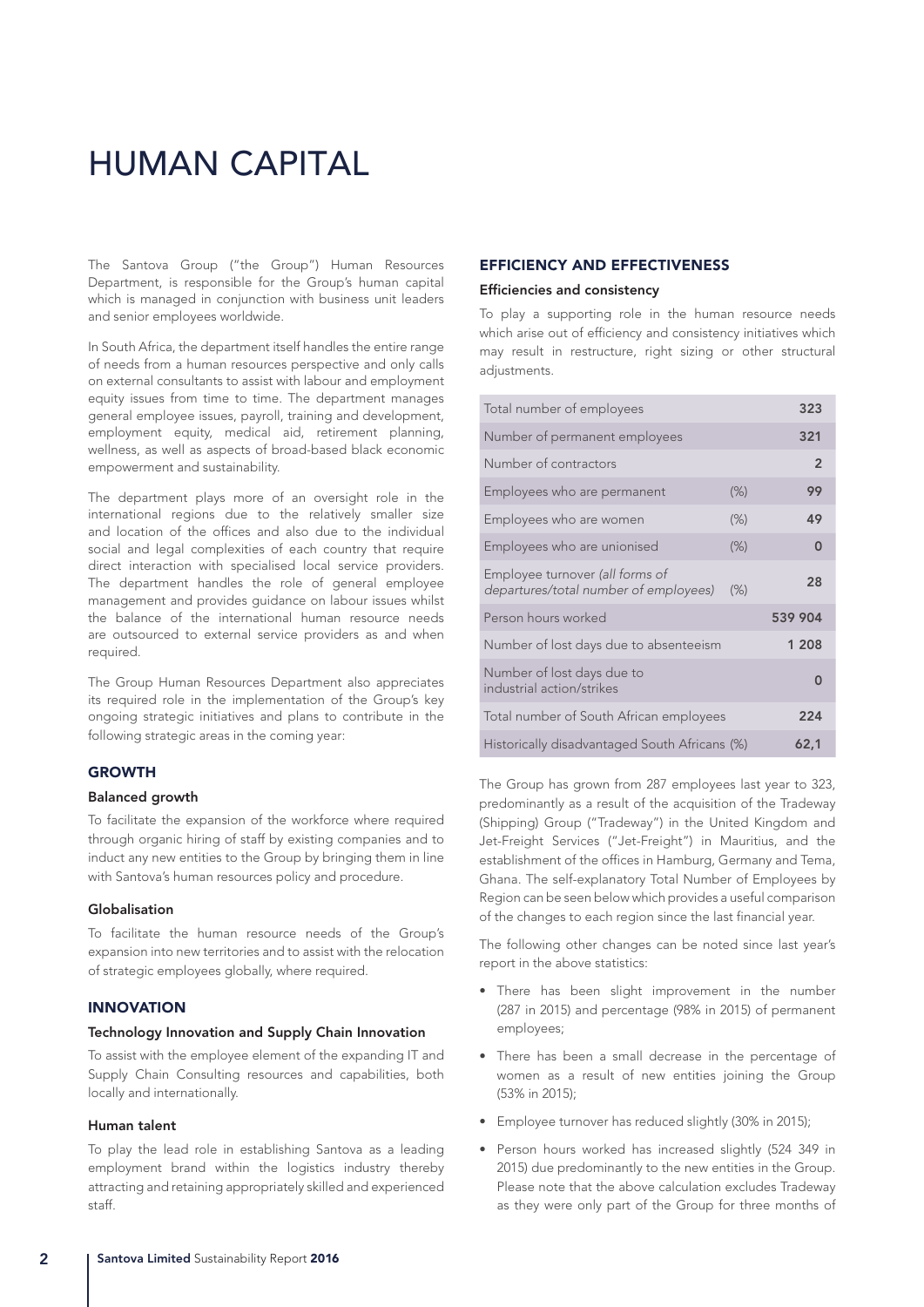last financial year. This figure has therefore increased proportionally with the increased headcount (excluding Tradeway); and

• The number of lost days due to absenteeism has reduced slightly (1 276 in 2015). Please note that this calculation utilised assumed data for our two fledgling offices (in Mauritius and Ghana) and our newest office (Tradeway) calculated using the annualised international average per head.

There are no other material changes evident in the above statistics.

|                                                                                                        | 2016                                                | 2015                                                |
|--------------------------------------------------------------------------------------------------------|-----------------------------------------------------|-----------------------------------------------------|
| South Africa<br>Durban<br>Johannesburg<br>Cape Town<br>Port Elizabeth<br>Pietermaritzburg<br>Sasolburg | 222<br>142<br>38<br>27<br>10<br>3<br>$\overline{2}$ | 227<br>148<br>37<br>23<br>13<br>5<br>$\overline{2}$ |
| International                                                                                          | 101                                                 | 60                                                  |
| <b>Australia</b><br>Sydney                                                                             | $\overline{7}$                                      | 6                                                   |
| China<br>Hong Kong                                                                                     | 6                                                   | 6                                                   |
| Germany<br>Frankfurt<br>Hamburg                                                                        | $\overline{4}$<br>6                                 | 5                                                   |
| Ghana<br>Tema                                                                                          | $\overline{2}$                                      |                                                     |
| <b>Mauritius</b><br>Ebene                                                                              | $\overline{2}$                                      |                                                     |
| <b>The Netherlands</b><br>Rotterdam<br>Schiphol                                                        | 12<br>9                                             | 10<br>8                                             |
| <b>United Kingdom</b><br>Heathrow<br>West Hornden<br>Tamworth<br>Felixstowe<br>Leeds<br>Manchester     | 7<br>6<br>12<br>1<br>16<br>11                       | 8<br>3<br>13<br>1                                   |
| <b>Total</b>                                                                                           | 323                                                 | 287                                                 |

|  |  |  | Santova Group total number of employees by region |
|--|--|--|---------------------------------------------------|
|  |  |  |                                                   |

The previous table confirms that five new geographic offices joined the Group in this financial year. Hamburg, Germany and Tema, Ghana were offices started by the Group from grass roots. Ebene, Mauritius and Leeds and Manchester, United Kingdom, resulted from the Jet-Freight and Tradeway acquisitions respectively. The Jet-Freight office was relocated from Port Louis, Mauritius to Ebene shortly after acquisition.

### **WELLNESS**

Employee Wellness remains important at Santova as it is a central tool to increase productivity, boost morale and reduce overall workplace stress.

Internationally, the overseas offices are encouraged to promote wellness in any way realistically possible for the size of their office compliment. This informal approach allows the overseas offices the necessary flexibility to tailor an employee wellness plan that suits their individual needs. Typically, employee wellness is addressed in these overseas offices through team building events held on an *ad hoc* basis, as and when required.

In South Africa, the Employee Wellness programme is managed by the Group Human Resources Department. This programme is principally driven through formal employee wellness and fitness days held in conjunction with Santova's medical aid service provider. In this financial year, three of these events were held with fitness days held in Durban and Johannesburg and a wellness day held in Durban.

In addition to the above, a number of other sporting events were arranged during the year. In Johannesburg, Santova formed an Action Cricket team for the first time and a number of employees participated in the Warrior Race with representatives of our largest South African client. In Durban, the Santova soccer team participated once again in a local league, a Santova Touch Rugby team was formed and participated in their first league and employees also participated in the Discovery East Coast Radio Big Walk.

However, perhaps the single biggest development in employee wellness in the last financial year was the launch of a large number of Personal Development training courses, examples of which can be seen in the training section following. Training in general has always been an integral part of employee wellness, however these training courses offer specific life skills to enrich the personal and professional lives of Santova's employees.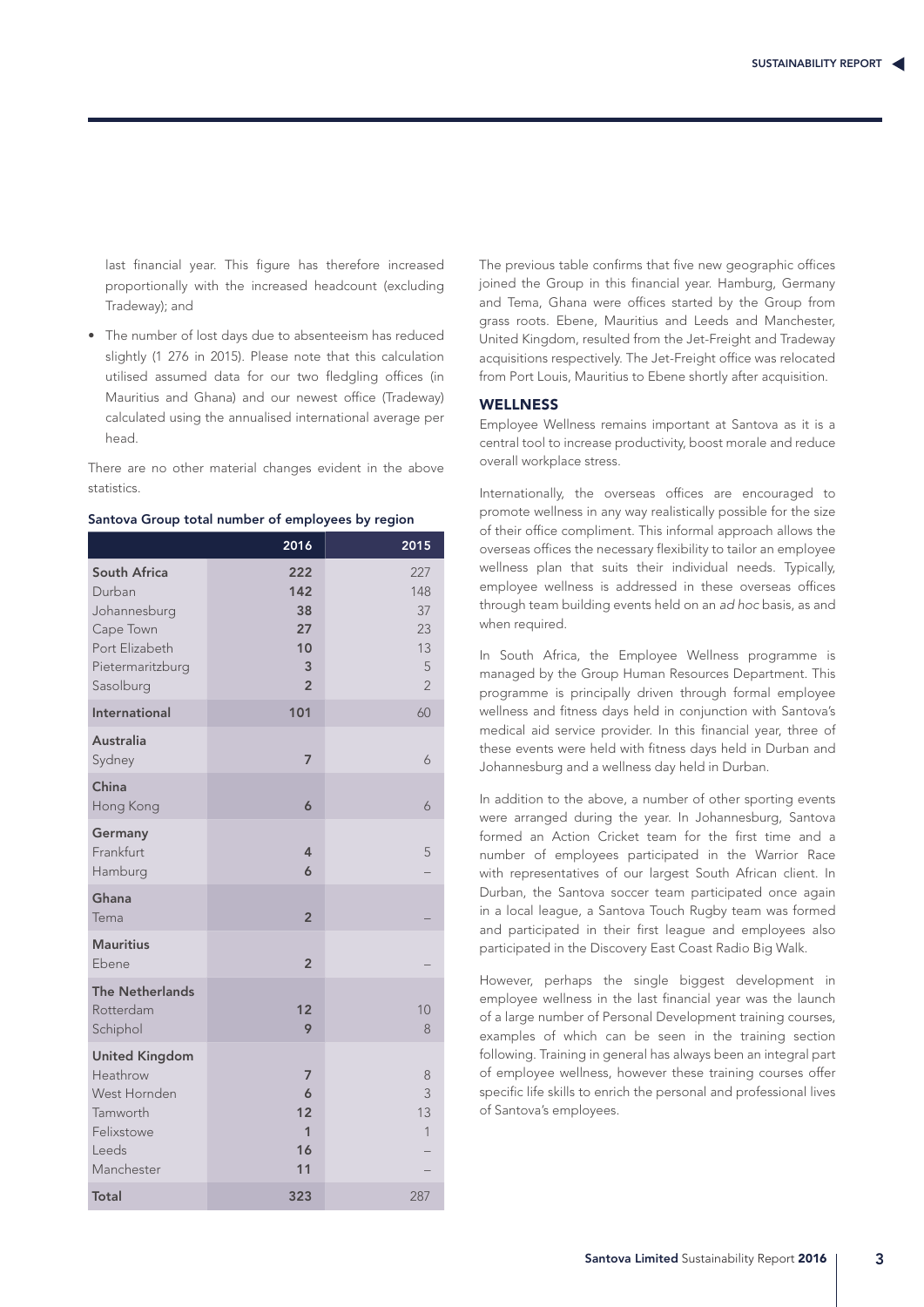## **HUMAN CAPITAL CONTINUED**

#### TRAINING AND SKILLS DEVELOPMENT

Santova's human capital has become a major area of development over the last few years and as result, Santova's "people" asset has become a notable business "differentiator" as Santova builds its employment brand. The growth of human capital takes place, broadly speaking, both externally (by sourcing and hiring the right candidates into the Group) and internally (by managing, appraising and most importantly training employees). Training of employees does not just improve performance and operational integrity, but is an important driver of Santova's culture and overall employee wellness. Training at Santova is conducted by internal and external facilitators to insure the right mix of knowledge and experience (including best practice) is imparted on Santova's human capital.

The Skills Development and Employment Equity Committee oversees training and skills development in South Africa, with the day to day tasks being managed by the Group Human Resources Department with a formal training budget and policy.

Internationally, the business unit leaders manage training and skills development with support provided by the Group Human Resources Department, which plays a general oversight role. The international offices are given the flexibility to manage training on a more informal and *ad hoc* basis given the size of these regions.

Globally, the need for training at Santova is evaluated as in the table below.

During the financial year, there were a number of new offices that joined the Group, whether by acquisition or grass roots start up. There were also new business unit leaders who joined existing entities within the Group. Either way, the result was the largest number of senior induction training events this year with this training being conducted with leaders from the following regions: United Kingdom, Ghana, Mauritius, Hong Kong and Johannesburg.

The Group predominantly funds its own training, but where possible, utilises government grants that are applied for each year. The Annual Training Report and Workplace Skills Plan were submitted timeously to the Sector Education and Training Authorities for the various South African entities in the Group.

| Total number of employees trained                      | 216 |
|--------------------------------------------------------|-----|
| Rand value of total employee training spend R1 763 870 |     |

It should be noted that Tradeway has been excluded from the above statistics as Tradeway had only been part of the Group for the last three months of the financial year. Further, the above statistics include a small portion of employees who received training during the financial year but departed before 29 February 2016.

In the last financial year, Santova embarked on two compulsory training road shows in all regions in South Africa (Culture and Values training and the Employee Self Service IT system training). This relatively low cost in-house training resulted in a higher than normal training head count with a relatively low corresponding Rand value. There were no compulsory road shows in the current financial year and thus the Total number of employee's statistic has reduced by 39 heads since last financial year. However, the training spend has improved significantly since last year due in part to a relative increase in external training and a pleasing increase in training in the offshore offices.

A number of different types of training and development initiatives were undertaken during the period as set out in the table on top of the following page.

| Type of employee | Source of training need                                                                                                    | <b>Reason for training</b>                                                                                                                                                                                                                                                                                                                                                                                                                                                                |
|------------------|----------------------------------------------------------------------------------------------------------------------------|-------------------------------------------------------------------------------------------------------------------------------------------------------------------------------------------------------------------------------------------------------------------------------------------------------------------------------------------------------------------------------------------------------------------------------------------------------------------------------------------|
| <b>New</b>       | A new employee is unaware<br>of all aspects of the<br>Group, its policy, culture,<br>values and operational<br>environment | • To induct the employee into their physical surroundings<br>. To explain the basic policy and procedure framework of the Group<br>• To ensure the employee is operationally ready<br>. To incorporate the employee into Santova's culture and values (culture fit)<br>• To incorporate the employee into his/her department or team (team fit)<br>• To provide an induction to risk, Group history, and where appropriate<br>JSE and share trading policy, training for senior employees |
| <b>Existing</b>  | Training needs analysis and<br>on-the-job observations                                                                     | • To respond to changes in technology<br>. To respond to changes in practice or internal procedure<br>• To encourage general employee wellness<br>• To cater for a need for general refresher training of an employee<br>• To stimulate and promote career growth<br>• To return an employee back to a motivated stretch zone<br>• To comply with one of the Santova training programmes                                                                                                  |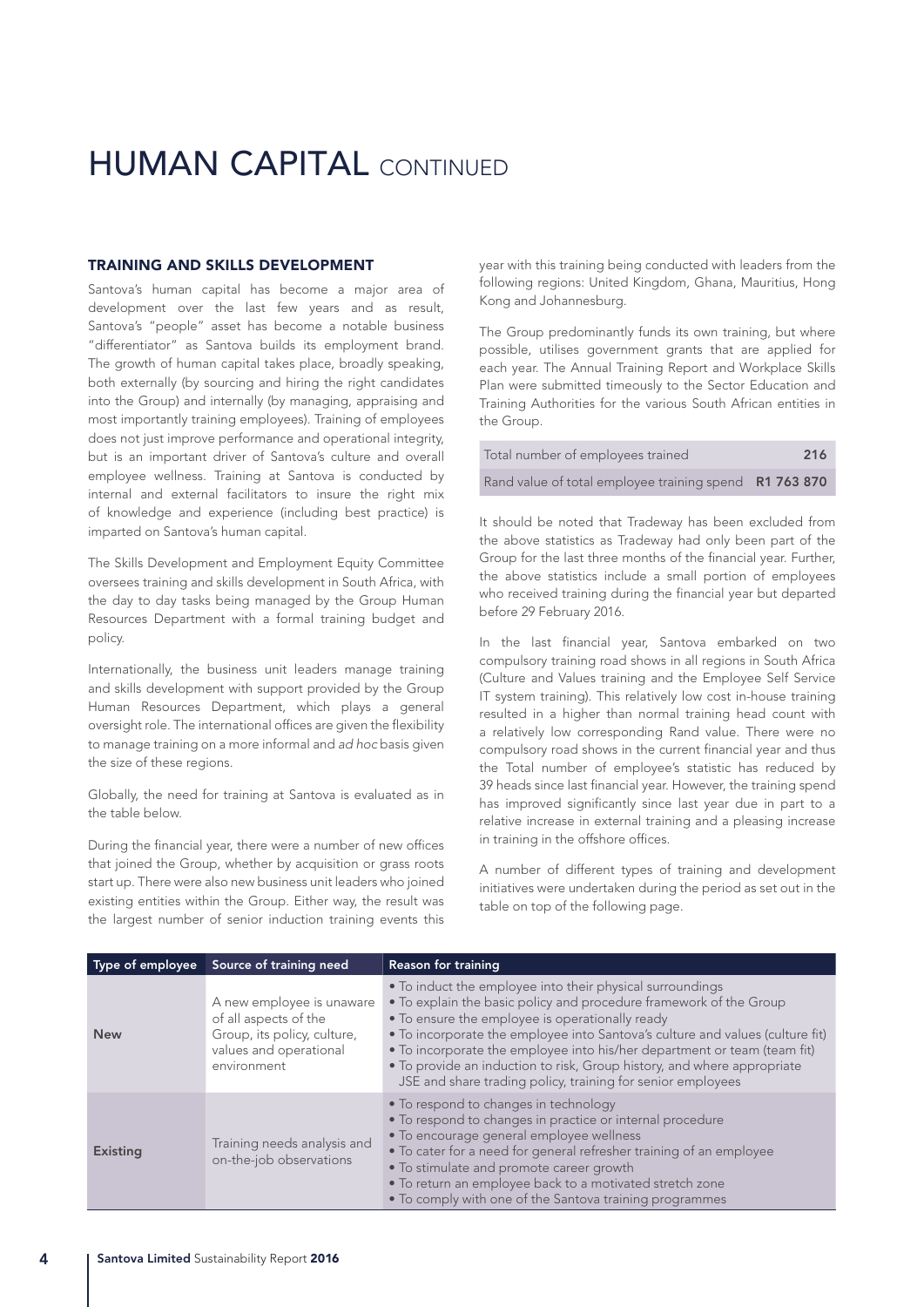| <b>Training course</b><br>categories                   | Percentage of<br>training | Most common examples                                                                                                                                                                                                                                                                                                                                    |
|--------------------------------------------------------|---------------------------|---------------------------------------------------------------------------------------------------------------------------------------------------------------------------------------------------------------------------------------------------------------------------------------------------------------------------------------------------------|
| Accounting                                             | 18,2                      | Accounts Updates, Tax Updates, Operational Finance, Remuneration Adjustments,<br>Microsoft Excel (Levels 1 to 3)                                                                                                                                                                                                                                        |
| Environment                                            | 3,4                       | Green Office Environmental Training                                                                                                                                                                                                                                                                                                                     |
| Health and Safety                                      | 7,5                       | General Health and Safety, First Aid, Fire Marshall                                                                                                                                                                                                                                                                                                     |
| Human Resources<br>and Culture                         | 5,7                       | Training (WSP/ATR and SDF Training), Payroll Administration, Payroll Tax, Latest<br>Salary Trends, Culture and Values Inductions                                                                                                                                                                                                                        |
| Insurance                                              | 3,5                       | Short Term, Marine, Commercial Lines, Business Interruption                                                                                                                                                                                                                                                                                             |
| ISO (Quality)                                          | 2,0                       | ISO Internal Auditor, ISO 9001:2015                                                                                                                                                                                                                                                                                                                     |
| $\mathsf{I}\mathsf{T}$                                 | 3,8                       | Microsoft Outlook, Microsoft Customer Immersion Experience, Cargowise                                                                                                                                                                                                                                                                                   |
| Personal<br>Development                                | 19,5                      | Towards Success and Inspirational Leadership, Leadership Skills for Women,<br>Managing Effectively, Time and Stress Management, Coaching and Mentoring,<br>Current Challenges and Future Plans, Assertiveness and Conflict Resolution,<br>Daily Challenges Encountered, Supervisory Skills, New Managers Development<br>Programme, Conflict & Diversity |
| Supply Chain<br>Management,<br>Operations<br>and Sales | 35,4                      | Role of Channel Controller and Key Account Managers, Customer Service<br>Excellence, RFQ and Large Client Contract Evaluations, Sales, The Complete Sales<br>Professional, New Customs Acts, Estimating and Costing, Dangerous Goods,<br>Incoterms, Liability Claims Handling, Import and Export, Freight Forwarding,<br><b>Customs Clearing</b>        |
| Sustainability<br>and Legal                            | 1,0                       | Sustainability Reporting, Legal Updates, JSE Updates                                                                                                                                                                                                                                                                                                    |

The Personal Development and Environment training categories above, were new categories for Santova with these categories constituting 19,5% and 3,4% respectively. Understandably, the largest area of training was operational with Supply Chain Management, Operations and Sales training constituting 35,4% of all training during the period.

### LEARNERSHIP PROGRAMMES

There are now a variety of Santova Learnership Programmes available to prospective candidates. The detail of each of these outcomes-based programmes designed for candidates to gain theoretical knowledge and practical skills in the workplace, are listed in the table below.

| Learnership programme                                                         | <b>NQF</b> level         | <b>Industry</b> | <b>Minimum</b><br>qualifications                | <b>Description</b>                                                                                          |
|-------------------------------------------------------------------------------|--------------------------|-----------------|-------------------------------------------------|-------------------------------------------------------------------------------------------------------------|
| National Certificate:<br>Freight Forwarding<br>and Customs Compliance         | 3                        | Logistics       | Matric                                          | Candidates rotate formally through<br>departments three or four times<br>per year                           |
| National Certificate:<br>Freight Forwarding<br>and Customs Compliance         | 4                        | Logistics       | Matric and<br>NOF <sub>3</sub><br>Qualification | Candidates focus on a fixed<br>role but may rotate if a need or<br>opportunity arises                       |
| <b>Further Education</b><br>and Training Certificate:<br>Short Term Insurance | 4<br>Matric<br>Insurance |                 |                                                 | Candidates rotate from<br>time-to-time during the year                                                      |
| National Certificate: Supply<br>Chain Management Logistics                    | 5<br>Logistics           |                 | University<br>Degree                            | Candidates occupy a fixed role.<br>This programme is part of the<br>Santova Logistics Graduate<br>Programme |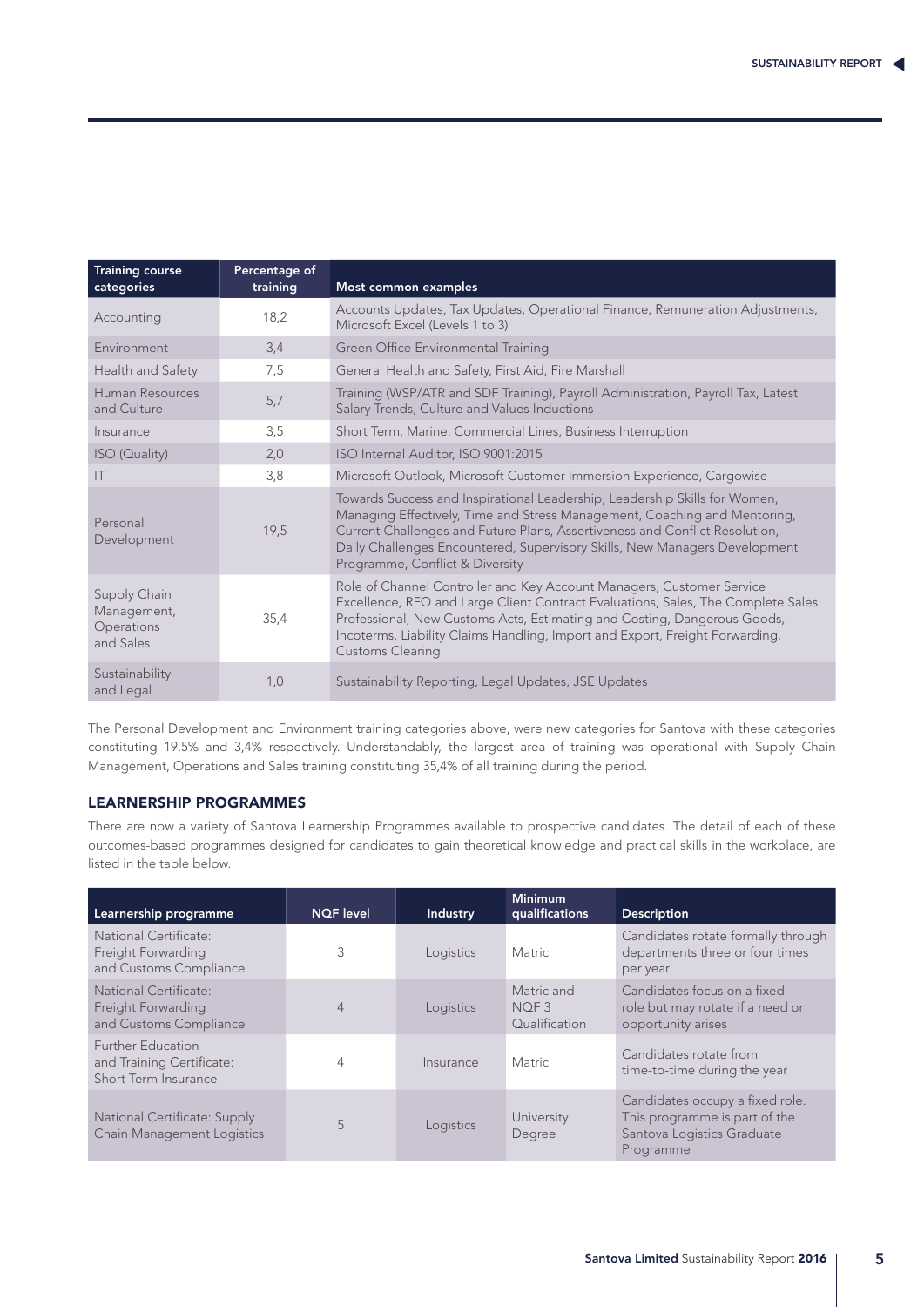## **HUMAN CAPITAL CONTINUED**

In every case above, the candidates receive the training from two sources:

- a formal online training curriculum provided by specialist service providers; and
- on-the-job training provided by their colleagues and management.

| Total number of learners currently on the<br>programme                     | 12 <sub>2</sub> |
|----------------------------------------------------------------------------|-----------------|
| Total number of graduated learners still retained<br>from prior programmes | 29              |
| South African employees who are current or<br>retained learners            | 18%             |

The number of Learners currently on a programme, as at the last day of the financial year, has dropped (2015: 34) to 12 this year due to a timing issue. The majority of the previous Learnerships were been completed shortly before financial year-end and the start of all four of the above Learnership programmes was delayed until after 29 February 2016, whilst Santova awaited funding from the relevant SETAs.

This timing issue also explains the sharp increase in the total number of graduated Learners from prior programmes, who are still retained within the Group, from 10 in the last financial year to 29 this financial year. Despite the Learnership programmes expanding in the last year, the percentage of South African employees who are current or retained Learners has dropped marginally (2015: 19%) due to the delay in the start of this year's programmes as described above.

The Santova Learnership Programme is an integral part of the training and skills development initiatives of Santova but also plays a significant role in a number of other sustainability areas such as employment equity, Broad-based Black Economic Empowerment and corporate social investment.

#### GRADUATE PROGRAMMES

Santova now has two graduate programmes to address the shortage of highly skilled university graduates in our industry:

• ITD Programme – The Induction Training and Development ("ITD") Programme (launched in April 2013) is a programme where graduates are selected after a lengthy interview process and are permanently employed before being intensively trained and mentored for a two year period, before being placed in meaningful roles across the Group.

The programme historically involved training in every one of Santova's logistics operational departments and involved relocation to any of Santova logistics offices, around South Africa. However, the programme was expanded into Santova Financial Services shortly before the end of the financial year and will be further expanded to the international logistics offices in the coming year.

• Santova Logistics Graduate Programme – Santova now offers a more traditional one-year graduate programme designed exclusively for the Santova Logistics South African offices only. This programme was launched in April 2015 and provides additional opportunity for University graduates to work for the Group, and be trained within our industry, in addition to the ITD Programme above. This programme is aimed specifically at previously disadvantaged candidates.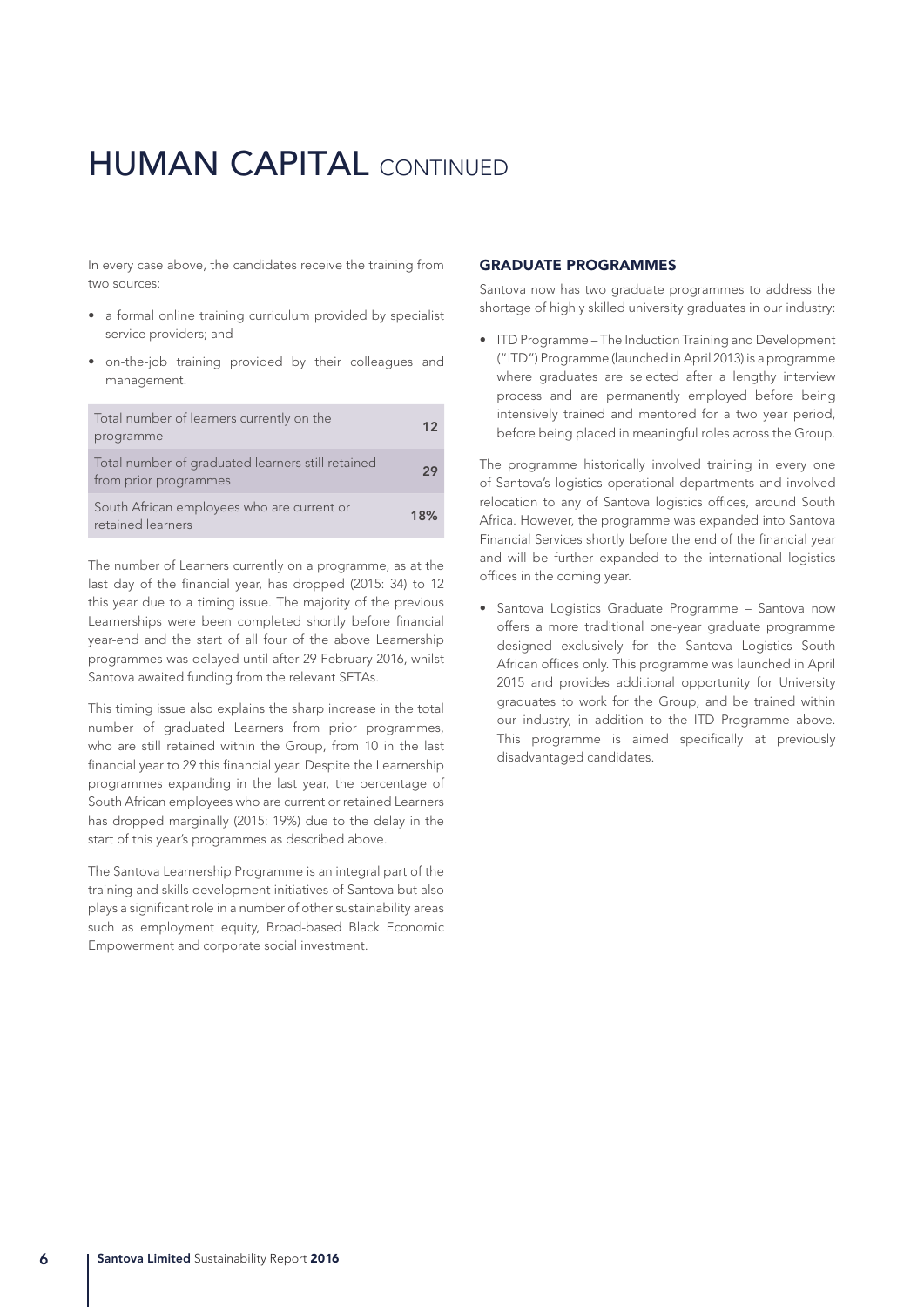## SOCIAL RESPONSIBILITY AND INVESTMENT

#### EMPLOYMENT EQUITY

Management within each South African entity are responsible for managing employment equity and implementing the targets set out in their individual employment equity plans. The Skills Development and Employment Equity Committee, together with the assistance of the Group Human Resources Department, is responsible for setting these plans and targets as well as the controlling and measuring of employment equity.

All South African entities (who are designated employers) reported timeously to the Department of Labour for the purpose of employment equity during the period. It should be noted that the South African entities report separately to the Department of Labour and not as a consolidated South African group as set out for summary purposes below.

The tables and graphs prepared for this section of the sustainability report are based on consolidated statistics from all the South African entities and have been prepared as at 29 February 2016 and not as at the date of last submission to the Department of Labour during the last financial year.

### Employment equity 2016

|                                                                                                                                   |              |                     | <b>Male</b>    |                | Female       |                |                | Foreign nationals  |             |             |                |
|-----------------------------------------------------------------------------------------------------------------------------------|--------------|---------------------|----------------|----------------|--------------|----------------|----------------|--------------------|-------------|-------------|----------------|
| <b>Occupational levels</b>                                                                                                        | $\mathsf{A}$ | $\mathsf{C}$        | т              | W              | $\mathsf{A}$ | $\mathsf{C}$   | Т              | W                  | <b>Male</b> | Female      | Total          |
| Top management                                                                                                                    | 0            | $\mathbf 0$         | $\overline{2}$ | 5              | $\mathbf 0$  | $\mathbf 0$    | $\mathbf 0$    | $\overline{0}$     | 0           | $\mathbf 0$ | $\overline{7}$ |
| Senior management                                                                                                                 | $\mathbf 0$  | $\mathbf 0$         | $\overline{2}$ | 9              | $\mathbf{O}$ | $\mathbf 0$    | $\overline{2}$ | $\overline{7}$     | $\pmb{0}$   | $\mathbf 0$ | 20             |
| Professionally qualified<br>and experienced<br>specialists and mid-<br>management                                                 | $\Omega$     | 1                   | $\overline{2}$ | 11             | $\mathbf 0$  | 1              | $\overline{4}$ | 14                 | $\mathbf 0$ | $\mathbf 0$ | 33             |
| Skilled technical<br>and academically<br>qualified workers,<br>junior management,<br>supervisors, foremen,<br>and superintendents | 5            | $\overline{2}$      | 6              | 10             | 9            | $\overline{7}$ | 9              | 13                 | $\mathbf 0$ | $\mathbf 0$ | 61             |
| Semi-skilled and<br>discretionary<br>decision-making                                                                              | 17           | 3                   | 14             | $\overline{4}$ | 42           | 3              | 8              | 10                 | $\mathbf 0$ | $\mathbf 0$ | 101            |
| Unskilled and defined<br>decision-making                                                                                          | $\mathbf 0$  | $\mathsf{O}\xspace$ | $\mathbf 0$    | $\mathbf 0$    | $\mathbf 0$  | $\mathsf O$    | $\mathbf 0$    | $\pmb{\mathsf{O}}$ | $\mathbf 0$ | $\mathbf 0$ | $\mathbf 0$    |
| Contractors                                                                                                                       | $\mathbf 0$  | $\pmb{0}$           | $\mathsf{o}$   | 1              | $\mathbf 0$  | $\mathbf 0$    | $\mathbf 0$    | $\mathbf{1}$       | $\mathbf 0$ | $\mathbf 0$ | $\overline{2}$ |
| Total employees                                                                                                                   | 22           | 6                   | 26             | 40             | 51           | 11             | 23             | 45                 | $\mathbf 0$ | $\mathbf 0$ | 224            |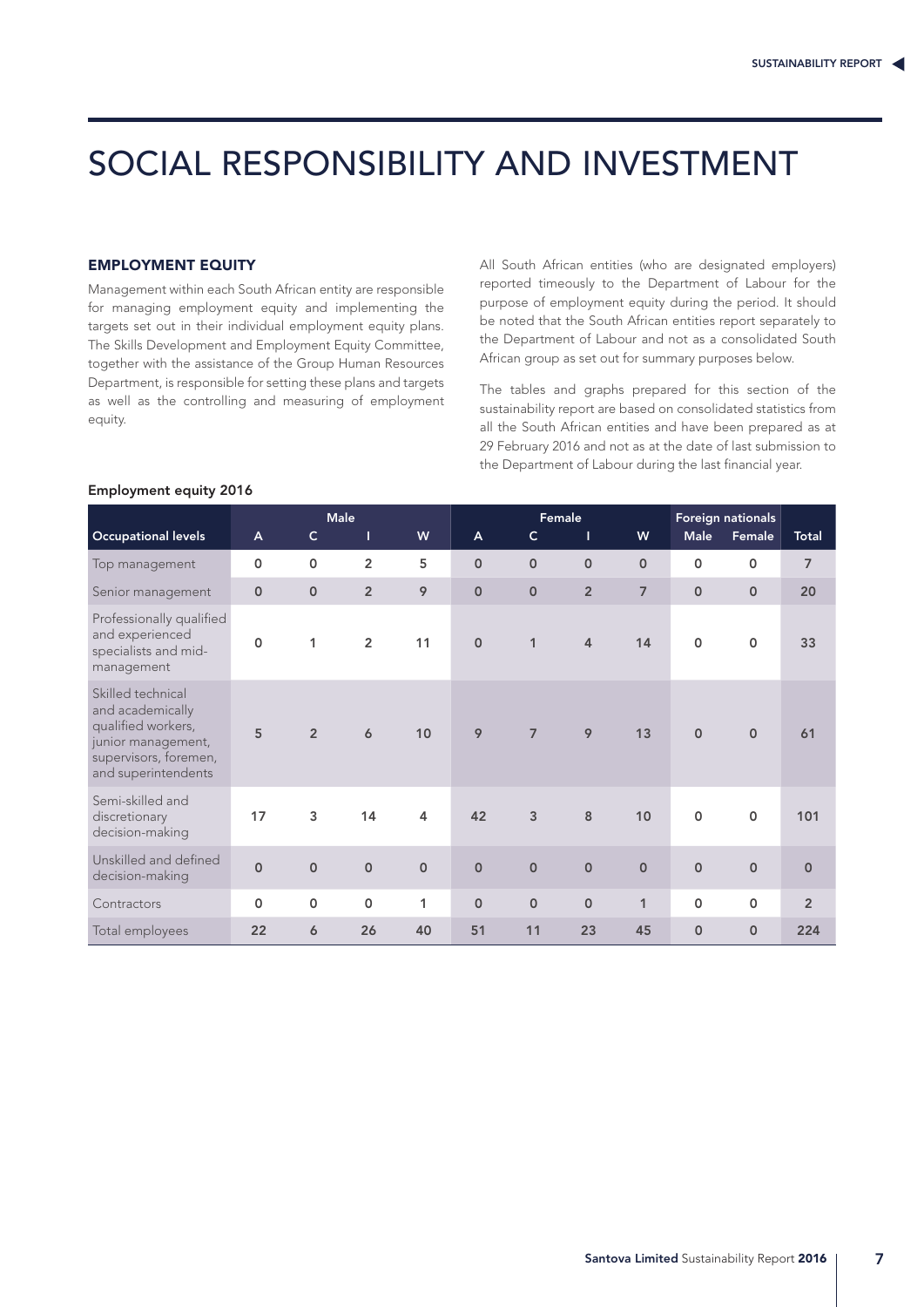## SOCIAL RESPONSIBILITY AND INVESTMENT CONTINUED

### Employment equity 2015

|                                                                                                                                   |                |                | <b>Male</b>    |                | Female         |                |                | Foreign nationals |                |                |              |
|-----------------------------------------------------------------------------------------------------------------------------------|----------------|----------------|----------------|----------------|----------------|----------------|----------------|-------------------|----------------|----------------|--------------|
| <b>Occupational levels</b>                                                                                                        | A              | $\mathsf{C}$   | Т              | W              | $\mathsf{A}$   | $\mathsf{C}$   | т              | W                 | <b>Male</b>    | Female         | <b>Total</b> |
| Top management                                                                                                                    | $\overline{0}$ | $\mathbf{0}$   | $\overline{2}$ | 5              | $\overline{0}$ | $\overline{0}$ | $\overline{0}$ | $\overline{0}$    | 0              | $\mathcal{O}$  | 7            |
| Senior management                                                                                                                 | $\overline{0}$ | $\overline{0}$ | $\overline{2}$ | 7              | $\overline{0}$ | $\overline{0}$ | $\overline{2}$ | 7                 | $\overline{0}$ | $\overline{0}$ | 18           |
| Professionally qualified<br>and experienced<br>specialists and mid-<br>management                                                 | $\overline{0}$ | 1              | 2              | 12             | $\sqrt{a}$     | $\mathbf 1$    | 5              | 19                | $\overline{0}$ | $\mathbb O$    | 40           |
| Skilled technical<br>and academically<br>qualified workers,<br>junior management,<br>supervisors, foremen,<br>and superintendents | $\overline{1}$ | 1              | 5              | 6              | 5              | $\overline{4}$ | 8              | 8                 | $\overline{O}$ | $\overline{0}$ | 38           |
| Semi-skilled and<br>discretionary<br>decision-making                                                                              | 21             | 3              | 14             | 5              | 54             | 5              | 6              | 11                | $\overline{0}$ | $\circ$        | 119          |
| Unskilled and defined<br>decision-making                                                                                          | $\overline{0}$ | $\mathbf{0}$   | $\mathbf 0$    | $\mathbf 0$    | $\overline{0}$ | $\mathbf 0$    | $\bigcirc$     | $\mathbf 0$       | $\overline{0}$ | $\sqrt{a}$     | $\sqrt{a}$   |
| Contractors                                                                                                                       | $\overline{2}$ | $\mathbf 0$    | $\mathbf{1}$   | $\overline{2}$ | $\overline{0}$ | $\sqrt{a}$     | $\overline{O}$ | $\overline{0}$    | $\overline{0}$ | $\circ$        | 5            |
| Total employees                                                                                                                   | 24             | 5              | 26             | 37             | 59             | 10             | 21             | 45                | $\overline{0}$ | $\overline{0}$ | 227          |

There has been a slight overall reduction in the numbers of South African employee's year-on-year. This fact has stifled employment equity efforts as growth or turnover of the number of employees is necessary to address any statistical employee imbalance, whether employment equity or otherwise.

A comparison of the above two tables will reveal a pleasing increase in the junior management occupational level



(Skilled technical and academically qualified workers, junior management, supervisors, foremen, and superintendents) in the 2016 table above. This is a result of our restructure effort which did unlock some opportunity across all races with the largest growth being in the African race group for this level. Whilst management levels continue to be a priority, the reduction in the number of the predominantly black general clerk's at operational level (Semi-skilled and discretionary decision making) has had impact on our overall targets.

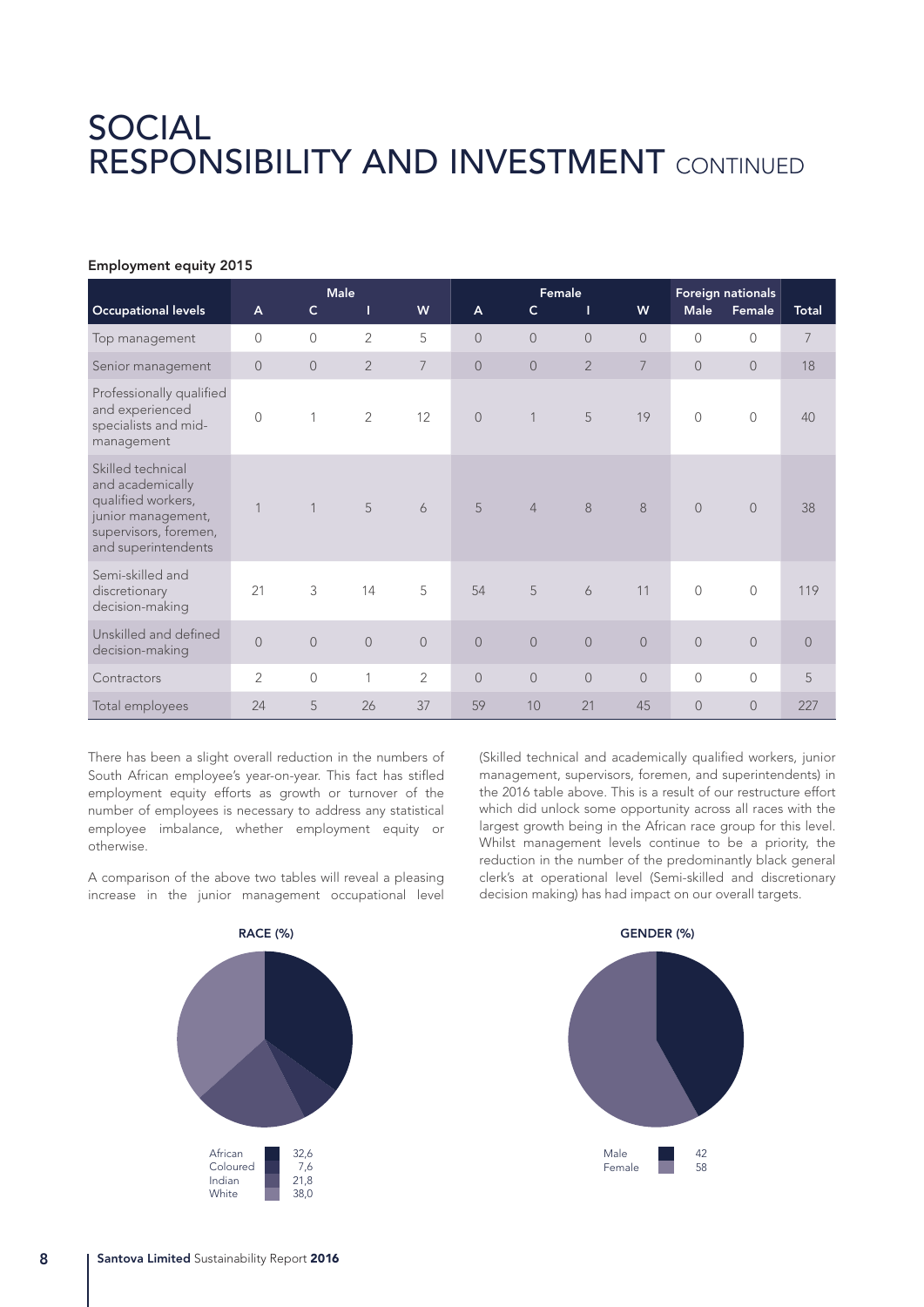Skills shortages amongst designated group in our logistics and insurance industries continues to be the most significant barrier to employment equity and Santova has relied, almost exclusively, on its internal programmes to address the issue. The Learnership programme continues to be the major contributor to employment equity efforts. However, the Santova Logistics graduate programme (designed for previously disadvantaged candidates) now assists by attracting quality university graduates for South African, the most significant employer entity.

### BROAD-BASED BLACK ECONOMIC EMPOWERMENT ("B-BBEE")

B-BBEE is managed at multiple levels within the South African Group. The Board sets the B-BBEE strategy based on the latest applicable codes of good practice. The B-BBEE Committee, under the guidance of Santova's B-BBEE Consultant, is responsible for the planning, monitoring, measurement and reporting of B-BBEE. All senior management within the South African Group are then responsible for the implementation, daily management and ongoing development of B-BBEE within their specific regions.

In the financial year, Santova has concentrated on the following areas within its overall B-BBEE strategy:

- Practical understanding of the new codes of good practice – Research has been conducted and a number of training meetings have taken place to ensure the requirements of the new codes of good practice are fully understood.
- New codes planning and targets A number of strategy and planning meetings have been held through the year in preparation for the first audit under the new codes for the Santova entities.
- Opportunities in restructuring As departments and areas within Santova have been restructured for efficiency and effectiveness, Santova has continued to use these changes as an opportunity to promote B-BBEE within the South African Group and remove any bottlenecks in the structure that hamper B-BBEE efforts.
- Santova has continued to drive employment equity and continues to address the constant battle to overcome the deeply entrenched barriers within our industry.
- Training has continued to be an area of focus and there was notable improvement in this area in the last year.

The B-BBEE information for each of the South African Group entities for the previous year is as follows:

|                                                | <b>Santova Limited</b>                                                                                 | <b>Santova Logistics</b>                                             | <b>Santova Financial</b><br><b>Services</b> | <b>Santova Express</b>                                               | <b>Santova NVOCC</b>             |
|------------------------------------------------|--------------------------------------------------------------------------------------------------------|----------------------------------------------------------------------|---------------------------------------------|----------------------------------------------------------------------|----------------------------------|
| Entity                                         | Group holding<br>company                                                                               | Subsidiary                                                           | Subsidiary                                  | Subsidiary                                                           | Subsidiary                       |
| Enterprise                                     | Qualifying Small<br>Enterprise ("QSE")                                                                 | Generic enterprise                                                   | OSE                                         | QSE                                                                  | Exempted<br>Micro Enterprise     |
| Codes                                          | Generic codes                                                                                          | Transport Sector:<br>Forwarding and<br>Clearing Sub-<br>Sector Codes | <b>Financial Services</b><br>Sector Codes   | Transport Sector:<br>Forwarding and<br>Clearing Sub-<br>Sector Codes | Maritime Sector<br>Codes         |
| Auditor                                        | <b>SAB&amp;T BEE</b><br>Services, an<br>accredited<br>verification agency<br>("SAB&T BEE<br>Services") | SAB&T BEE<br>Services                                                | SAB&T BEE<br>Services                       | <b>SAB&amp;T BEE</b><br>Services                                     | <b>SAB&amp;T BEE</b><br>Services |
| Latest audit<br>certificate number             | 16835-250415                                                                                           | 16834-240415                                                         | 16836-240415                                | 16833-240415                                                         | 19824-180116                     |
| Audit month                                    | April 2015                                                                                             | April 2015                                                           | April 2015                                  | April 2015                                                           | January 2016                     |
| <b>B-BBEE</b> score                            | 92,78                                                                                                  | 70,70                                                                | 95,06                                       | 101                                                                  | 100                              |
| <b>B-BBEE</b><br>contributor                   | Level 2 contributor                                                                                    | Level 4 contributor                                                  | Level 2 contributor                         | Level 1 contributor                                                  | Level 4 contributor              |
| Procurement<br>recognition                     | 125%                                                                                                   | 100%                                                                 | 125%                                        | 135%                                                                 | 100%                             |
| Value adding<br>enterprise                     | Yes                                                                                                    | Yes                                                                  | Yes                                         | Yes                                                                  | Yes                              |
| <b>Effective</b><br>procurement<br>recognition | 156,25%                                                                                                | 125%                                                                 | 156,25%                                     | 168,75%                                                              | 125%                             |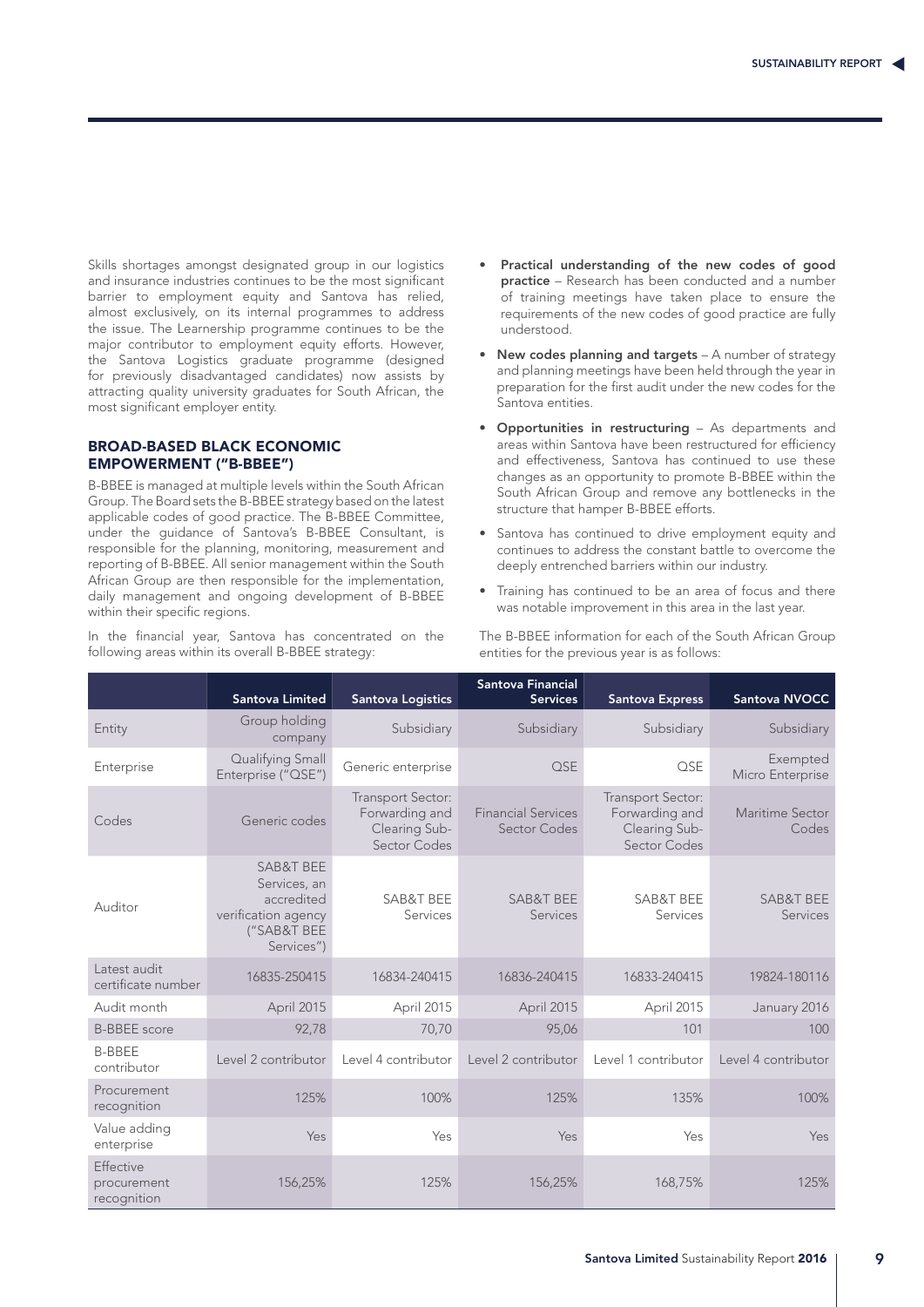# SOCIAL RESPONSIBILITY AND INVESTMENT CONTINUED

The above South African Group entities made Enterprise Development contributions to the following businesses:

|                                 | <b>ABI Freight Carriers</b>                                                                                        | Isiqiniseko Deliveries                                                                                  | <b>LIV Business</b>                                                                                                                                                                                                                        | <b>Two Be Sales</b><br><b>Fifty Three</b>                                                                           |
|---------------------------------|--------------------------------------------------------------------------------------------------------------------|---------------------------------------------------------------------------------------------------------|--------------------------------------------------------------------------------------------------------------------------------------------------------------------------------------------------------------------------------------------|---------------------------------------------------------------------------------------------------------------------|
| Entity                          | A registered closed<br>corporation                                                                                 | A registered closed<br>corporation                                                                      | A registered private<br>company                                                                                                                                                                                                            | A registered closed<br>corporation                                                                                  |
| Region                          | KwaZulu-Natal                                                                                                      | KwaZulu-Natal                                                                                           | KwaZulu-Natal                                                                                                                                                                                                                              | Gauteng                                                                                                             |
| Nature of business              | Transport and logistics<br>services                                                                                | Delivery and logistics<br>services                                                                      | Invests in business<br>to create jobs and<br>provide for the<br>sustainability of LIV<br>Village (a registered<br>NPO and Section<br>21 Company which<br>provides holistic<br>residential care<br>for orphaned and<br>vulnerable children) | Messenger and<br>logistics services                                                                                 |
| Method of support               | Financial grants,<br>computer hardware<br>and software,<br>motorbike, employee<br>salaries and business<br>support | Financial grants,<br>motorbike, training,<br>employee salaries,<br>legal advice and<br>business support | Financial grants                                                                                                                                                                                                                           | Financial grants,<br>motorbike, training,<br>employee salaries,<br>legal advice, tax advice<br>and business support |
| Services procured<br>by Santova | Yes                                                                                                                | Yes                                                                                                     | <b>No</b>                                                                                                                                                                                                                                  | Yes                                                                                                                 |

The combined procurement spend to historically disadvantaged suppliers for the financial year is as follows:

|                                                                              | <b>R'000</b> |
|------------------------------------------------------------------------------|--------------|
| Procurement spend with historically<br>disadvantaged South Africa suppliers: |              |
| - Black-owned and black women-owned                                          | 1 303        |
| - B-BBEE compliant                                                           | 77 045       |
| Total procurement spend directed to<br>discretionary/measured suppliers      | 86 480       |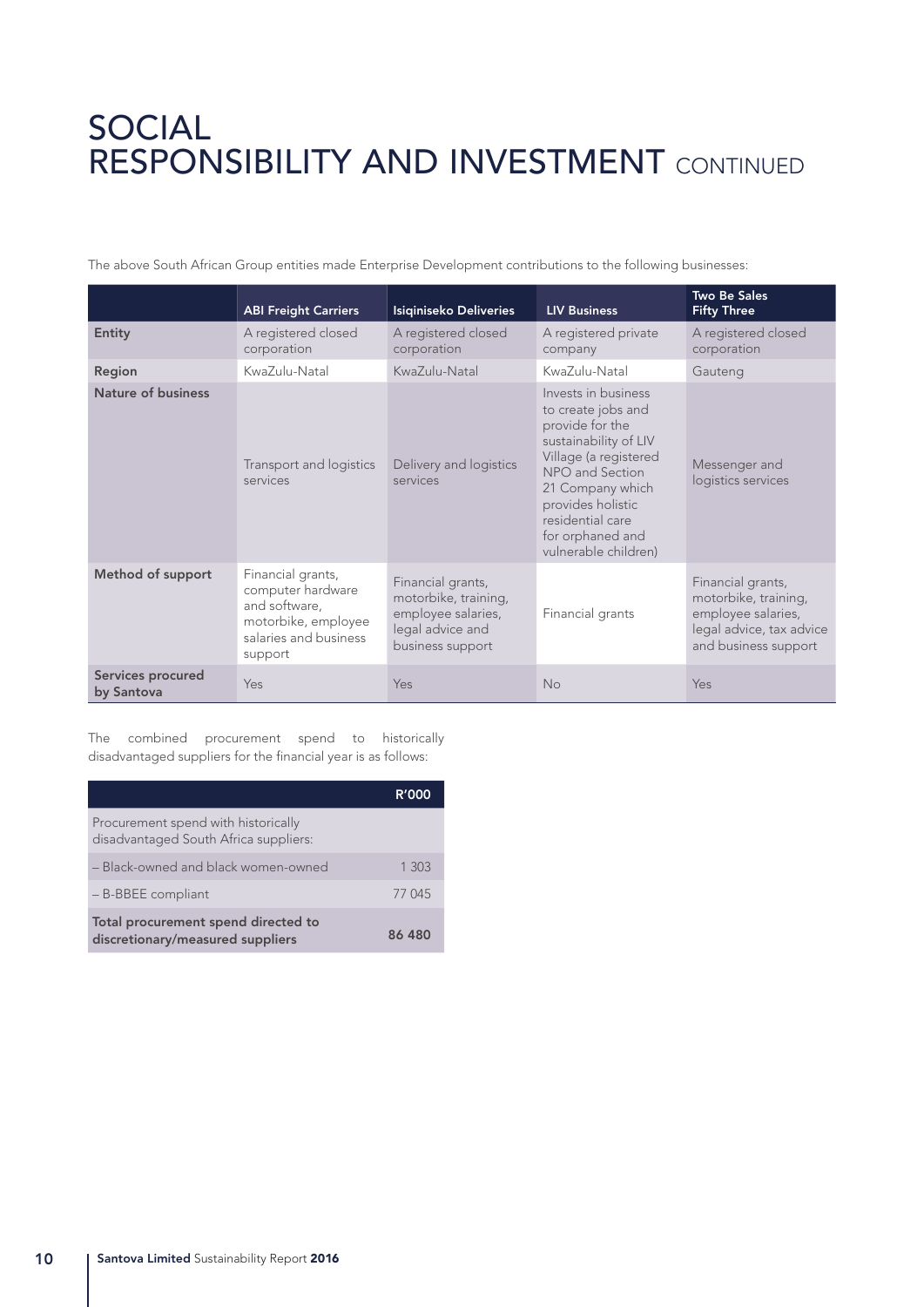### CORPORATE SOCIAL INVESTMENT

Corporate Social Investment ("CSI") is important at Santova. CSI is a privilege and is core to creating a sustainable and successful Group. We recognise the duty of being socially responsible, socially aware and making an impact in our various communities, we also appreciate that our CSI initiatives boost morale and create positivity around our brand.

The combined monetary contribution of the entities within the Santova Group is set out in the following table:

| <b>Total CSI/SED spend</b>          | <b>R'000</b> |
|-------------------------------------|--------------|
| Education                           | 35           |
| Health and HIV/AIDS                 | 36           |
| Basic needs/social                  | 210          |
| Enterprise development              | 744          |
| Infrastructure development          | 23           |
| Other                               | 4            |
| Total spend on all CSI/SED projects | 052          |

CSI involves contributing time, money or resources. In addition to the monetary donations stated above, Santova encourages all regions around the world to also participate in non-monetary initiatives. Non-monetary charity and community initiatives involve employee lead drives, where employees can give their time, with the support of Santova as their employer.

In the past financial year, the following monetary and nonmonetary charity and community initiatives and causes were supported: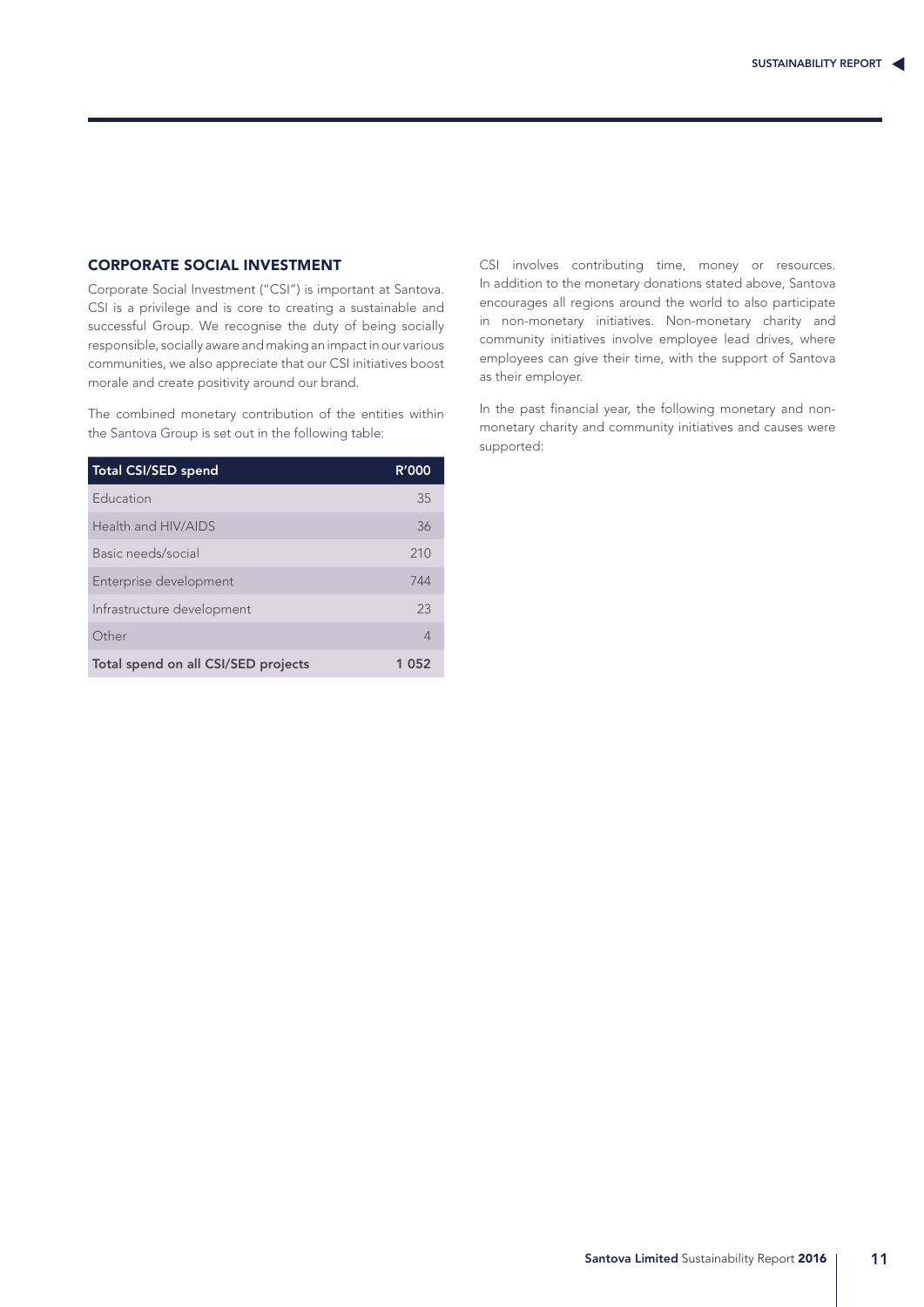# SOCIAL RESPONSIBILITY AND INVESTMENT CONTINUED

| Charity/community<br>initiatives and causes                     | <b>Brief description</b>                                                                                                                                                            | Santova region                                   |
|-----------------------------------------------------------------|-------------------------------------------------------------------------------------------------------------------------------------------------------------------------------------|--------------------------------------------------|
| <b>Blood Donor Clinics</b>                                      | Four blood donor clinics took place throughout the<br>financial year                                                                                                                | Durban (Logistics, Insurance<br>and Head Office) |
| Boys and Girls Town                                             | A refuge for children in need whether vulnerable, hurt,<br>unloved, neglected, abused or homeless                                                                                   | Durban (Logistics)                               |
| Casual Day fundraiser for<br>Persons with Disabilities          | Participation in this foremost fundraising project for the<br>National Council for Persons with Physical Disabilities in<br>South Africa                                            | All South African Offices                        |
| <b>Charity Greeting Cards</b>                                   | The purchase of greeting cards to support a fundraiser<br>for a variety of charities and needs                                                                                      | Australia                                        |
| Christine Revell<br>Children's Home                             | A home for nurturing and developing children in need                                                                                                                                | Cape Town                                        |
| <b>Client Charity Fundraiser</b>                                | Supporting a major client's charity event with time<br>and a financial donation                                                                                                     | Johannesburg                                     |
| <b>Compass (Community</b><br>Provision and Social<br>Services)  | A registered organisation providing social services (through<br>registered social workers and trained, qualified teachers<br>and caregivers) to children in their care              | Johannesburg                                     |
| Focus on the Family                                             | A public benefit organisation that provides care, advice,<br>support and encouragement to families at every stage of life                                                           | Durban (Logistics)                               |
| Lungisisa Indlela Village<br>("LIV")                            | LIV provides holistic residential care for orphaned and<br>vulnerable children to rescue a child, restore a life, raise<br>a leader, and release a star                             | Durban (Logistics, Insurance<br>and Head Office) |
| National Sea Rescue<br>Institute                                | A charity that saves lives on South African waters with over<br>1 000 highly skilled, unpaid volunteers                                                                             | Durban (Head Office)                             |
| Roundtable Christmas<br>Shoebox Project                         | Raising funds to purchase charity boxes for underprivileged<br>children                                                                                                             | Durban (Logistics<br>and Head Office)            |
| St Martins Children's<br>Home                                   | A children's home for children in need founded in 1897                                                                                                                              | Durban (Head Office)                             |
| <b>Stichting Worae</b><br>(Foundation Worae)                    | Assisting this charity by once again providing a container<br>to ship goods to Ghana for a hospital                                                                                 | The Netherlands                                  |
| Supplier Charity<br>Fundraiser                                  | Supporting a major supplier's charity event with a financial<br>donation                                                                                                            | Durban (Head Office)                             |
| The Haven Care Centre                                           | A non-governmental organisation that provides shelter, food<br>and clothing and strive to integrate coping and self-sufficient<br>people into the community at the appropriate time | Johannesburg                                     |
| The Highway Hospice                                             | Donation of office furniture to this organisation for the elderly<br>and those in need                                                                                              | Durban (Logistics)                               |
| The Hillcrest AIDS Centre<br>Trust                              | A multifaceted HIV/AIDS project that serves all those impacted<br>by HIV/AIDS by providing unconditional love and hope in<br>practical, sustainable way                             | Durban (Insurance)                               |
| <b>Turfhall Cheshire</b><br>Home for the Physically<br>Disabled | A home that provides residential care to severely physically<br>disabled adults from previously disadvantaged communities                                                           | Cape Town                                        |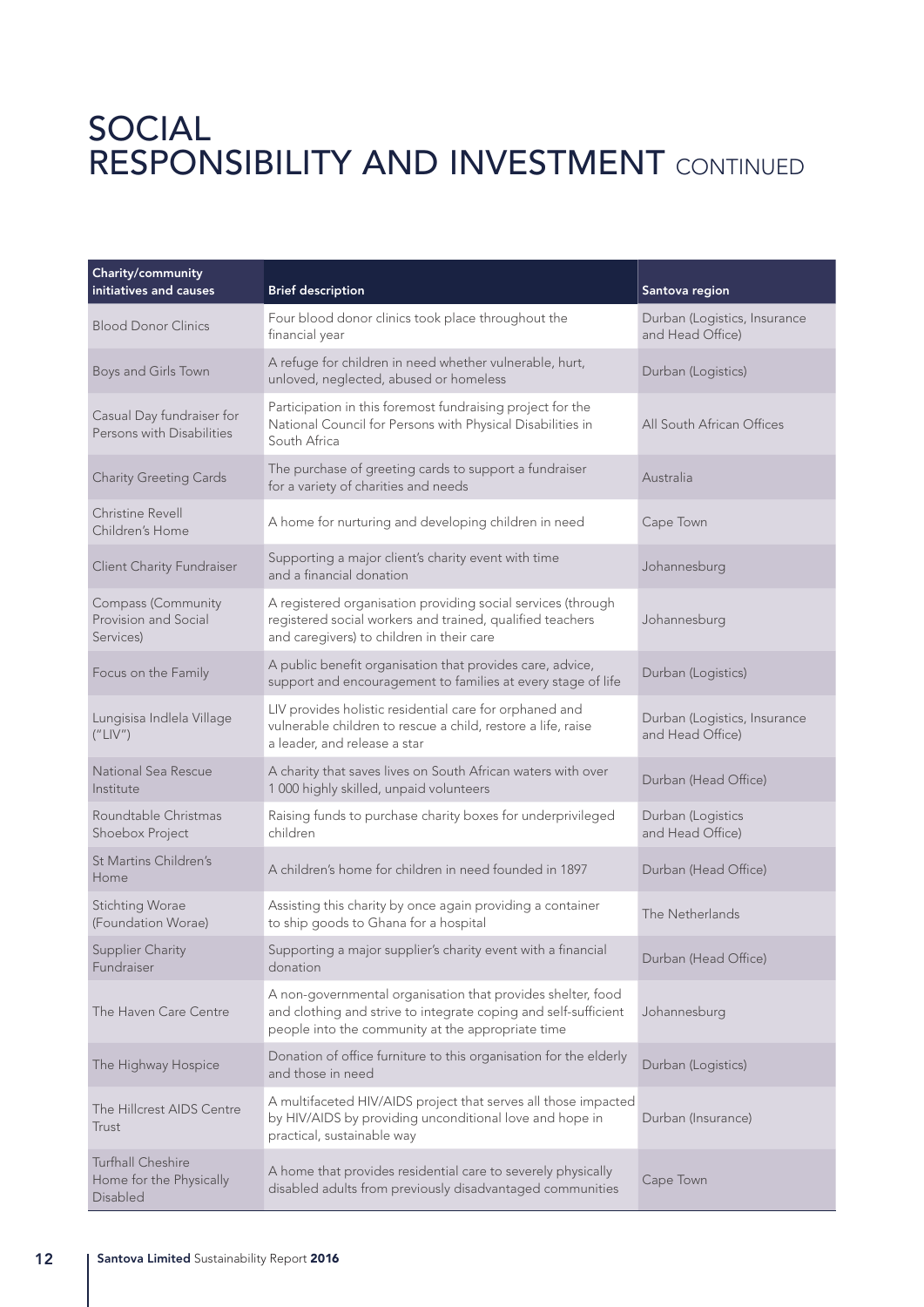## HEALTH, SAFETY, ENVIRONMENT AND QUALITY

### HEALTH AND SAFETY

Each geographic Santova office around the world is deemed a Health and Safety "Location" in terms of Santova's Health and Safety Policy and procedure. These individual "Locations" are responsible for the complete process of health and safety in their area and have appointed representatives and a local committee. The various appointed representatives (first aid, fire and general health and safety) are required to conduct regular health and safety audits and are required to report on these audits at each "Location" committee meeting.

These "Locations" report to and are monitored by the Group Health and Safety Committee. This oversight committee monitors compliance with the relevant laws and regulations and will provide guidance and instruction to the "Locations" wherever required, in order to fulfil the requirements of Santova's Health and Safety Policy and Manual. The Group Health and Safety Committee utilises the services of an external consultant whenever necessary.

| Number of Fatalities                                                    |      |
|-------------------------------------------------------------------------|------|
| Number of First Aid Cases                                               | 11   |
| Number of Medical Treatment Cases                                       | 1    |
| Number of Lost Time Injuries                                            | 3    |
| Total number of Recordable Injuries                                     | 4    |
| <b>Fatal Injury Frequency Rate</b>                                      | O    |
| Lost Time Injury Frequency Rate Target<br>(set in 2015 for 2016)        | 0.77 |
| Lost Time Injury Frequency Rate                                         | 1,11 |
| Total Recordable Injury Frequency Rate Target<br>(set in 2015 for 2016) | 1,15 |
| Total Recordable Injury Frequency Rate                                  | 1,48 |

The Fatalities and the Fatal Injury Frequency Rate statistics remained the same as last year with no cases. The number of First Aid cases increased marginally by one but almost all were office based plaster cases. The number of Medical Treatment cases dropped from two cases last year to one this year. The number of Lost Time Injuries ("LTIs") were the same with two messenger motorbike injuries and one office based employee suffering from a seizure. The overall number of Recordable Injuries dropped to four cases this year (five in 2015).

There was a pleasing improvement in the other frequency rates with the LTI Frequency Rate dropping slightly to 1,11 (1,15 in 2015) and total Recordable Injury Frequency Rate dropping to 1,48 (1,91 in 2015).

In order to beat our LTI Frequency Rate Target of 0,77 for 2015, we needed to have just two LTI's for the entire Group during the financial year. This, in retrospect for a growing Group was somewhat ambitious and the targets for the year ahead are more realistic. Similarly, the same applies for the Total Recordable Injury Frequency Rate Target and a realistic target has been set for the year ahead.

| Lost Time Injury Frequency Rate Target (for 2017)           | 1.12 |
|-------------------------------------------------------------|------|
| Total Recordable Injury Frequency Rate Target<br>(for 2017) | 1.49 |

An analysis of the circumstances which lead to the reported LTIs and Recordable Injuries does not reveal any material concern for the Group and therefore Santova is comfortable with its health and safety statistical results for 2016. This fact can be evidenced in next year's targets.

### HIV/AIDS AND OTHER LIFE THREATENING DISEASES

The Santova Group has an HIV/AIDS, Life Threatening and Notifiable Diseases Policy which has two principle purposes:

- To ensure fairness, consistency and compliance with applicable legislation by providing procedure and guidelines for dealing with employees who contract a lifethreatening, notifiable or communicable illness.
- To create a working environment where employees who suspect that they might be suffering from a life-threatening illness can seek assistance and feel free to confide in their management regarding their suspected condition.

The application of the policy is managed by the Group Human Resources Department, and consists of the following:

- Within the constraints of the law and where the Company is made aware that an employee has contracted a lifethreatening, notifiable or communicable illness, it is the policy of the Company to:
	- Respect confidentiality and to treat employees that contract such diseases in a humane and life-affirming manner;
	- Assist employees within the application of the procedure and guidelines set out in this policy.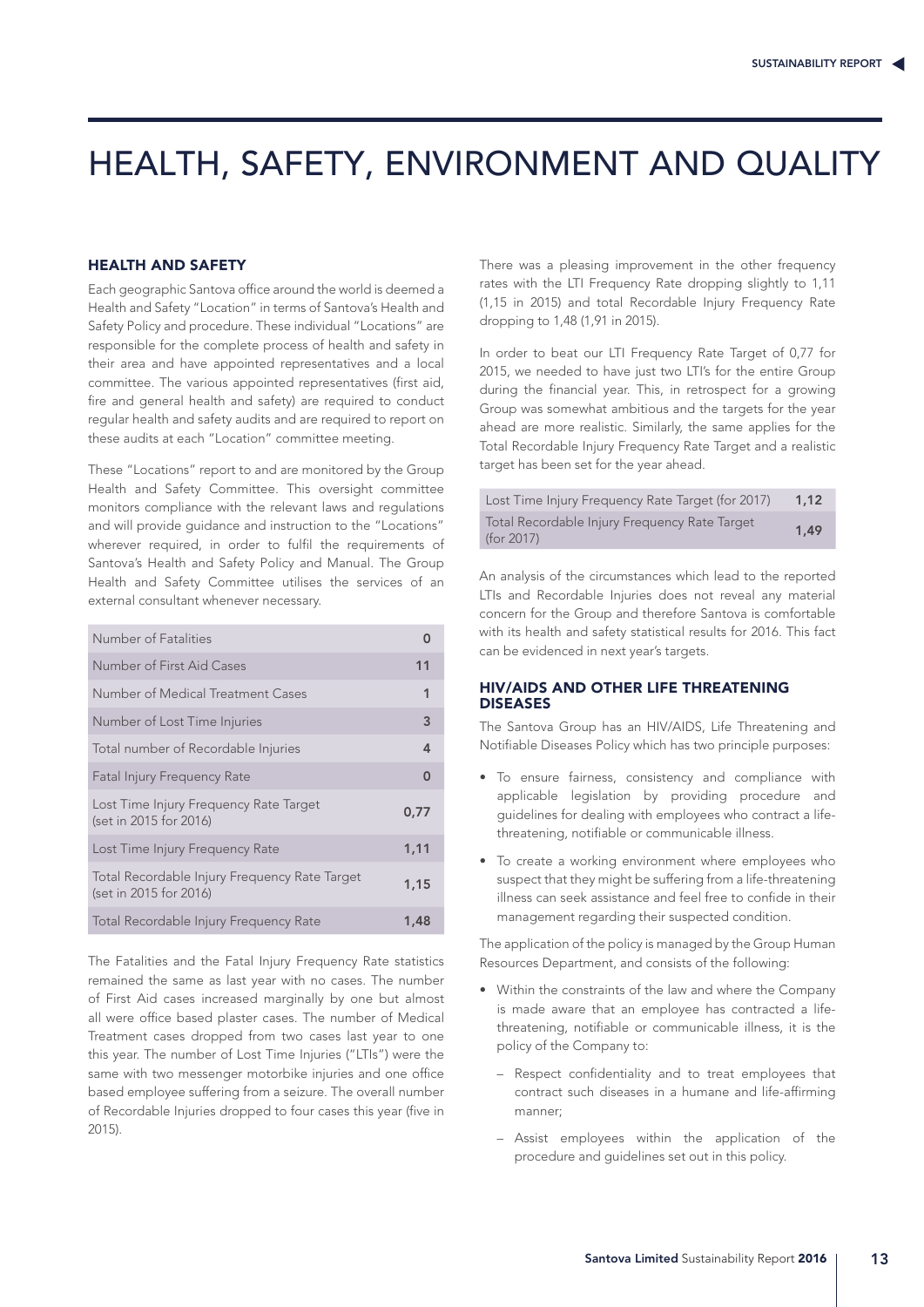## HEALTH, SAFETY, ENVIRONMENT AND QUALITY CONTINUED

- Provide continued and suitable employment to the employee for as long as the employee is capable of fulfilling the job for which he/she is employed subject  $t^{\circ}$ 
	- ~ The view of a qualified medical practitioner.
	- ~ The employee's capacity to perform.
	- ~ The law and health regulations (in the case of notifiable illness).
	- ~ The operational requirements of the business.
- Protect the health of other employees, customers and suppliers and their employees.
- Santova also recognises that HIV/AIDS, Life Threatening and Notifiable Diseases are an issue of serious concern to those in the workplace. It therefore recognises that it has a responsibility to ensure employees are sufficiently educated on the facts relating to the HIV/AIDS and other life-threatening illnesses.

In this financial year, HIV/AIDS testing was a voluntary offering of the wellness day arranged by the Group Human Resources Department. There was an reduction in the number of employees who submitted themselves for HIV/AIDS tests (2015: 108) which was due, in part, to the fact that only one wellness day was held within the financial year due to a timing issue.

The relevant HIV/AIDS statistics for the Group are as follows:

| Total number of employees receiving<br>voluntary counselling and testing |       |
|--------------------------------------------------------------------------|-------|
| Employees tested for HIV/AIDS                                            | 57    |
| HIV/AIDS prevalence rate                                                 | 0.62% |

Whilst there were, once again, no formally reported HIV/AIDS cases within the Group as at the end of the financial year, a prevalence rate was calculated above using suspected or unconfirmed employee cases.

The Group Risk Management Committee monitors the anonymous statistics of HIV/AIDS affected employees, provided by the Group Human Resources Department, to decide whether any special action, with regards to risk profiles and direct/indirect costs is warranted and whether the current measures and strategies in place within the Group are considered to be sufficient and reasonable.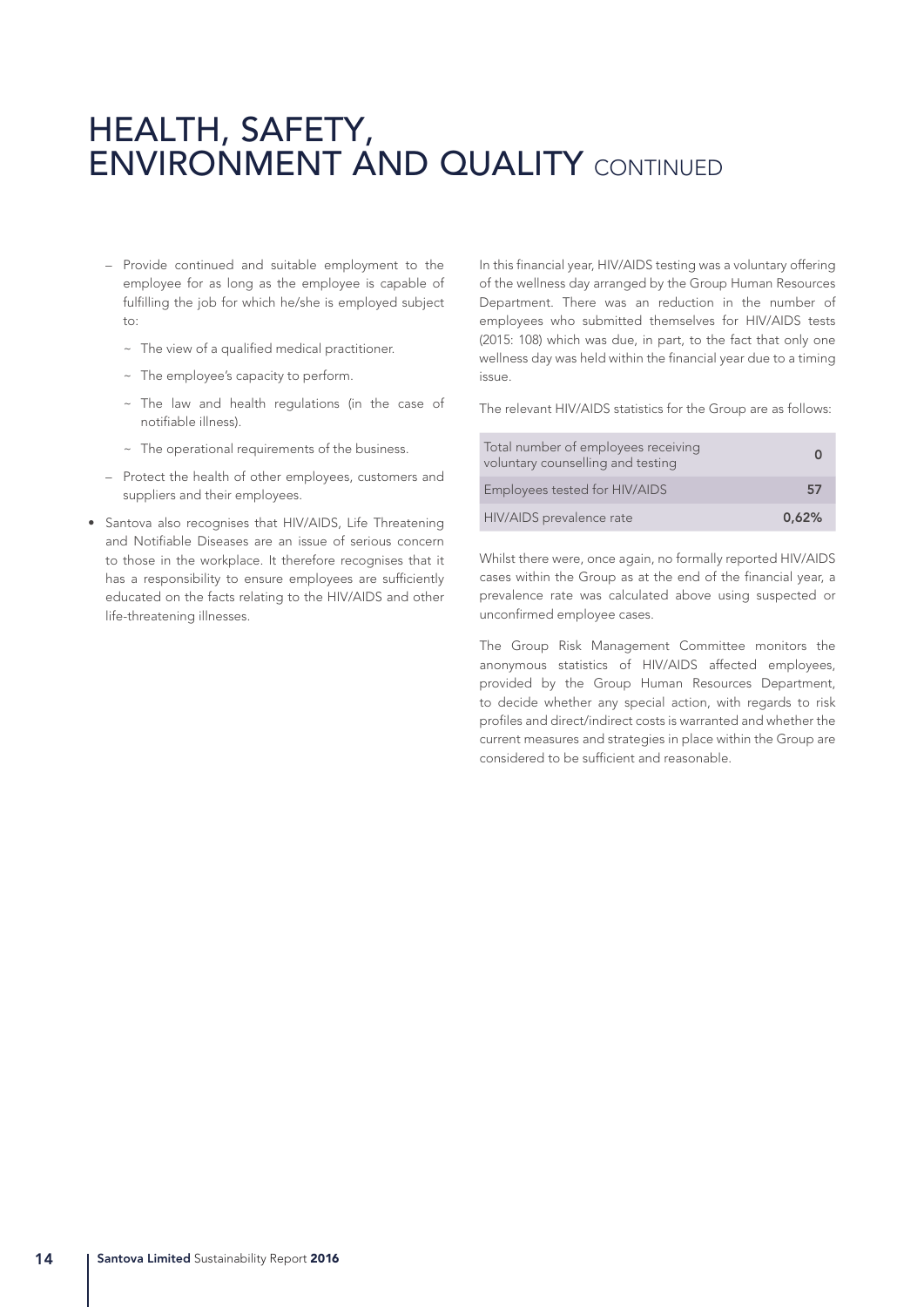#### ENVIRONMENT

Santova is a largely office based, non-asset owning fourthparty logistics (4PL) service provider. Accordingly, Santova has a limited "footprint" on the environment and is a low environmental impact company, in that its typical activities are unlikely to have a significant direct impact on the environment.

However, Santova appreciates its role in promoting a healthy and sustainable environment and its responsibility to manage its carbon footprint. To achieve this, Santova has a Group Environmental Policy, which sets out the goals, purpose and procedure for environmental management within the Group.

The Group's policy includes or has inspired the following:

- the creation of awareness environmental concerns and Santova's policy in this regard;
- the procurement of environmentally friendly products;
- the active recycling of stationary, paper, printer cartridges and other products;
- use electricity and energy optimally and minimise usage, where possible;
- manage water consumption and minimisation usage, where possible;
- encouraging clients and staff to use the groups inhouse developed software system, a paperless logistics operational system to reduce paper usage;
- investigating opportunities to integrate the use of new software in relevant departments to reduce paper usage;
- consider third party suppliers who have a "culture of environmental concern and promotion";
- collect data on Santova's carbon footprint to establish where improvement can be made in the short, medium and long term;
- promote the use of telephone or video conferencing in order to reduce travel; and
- developing further environmental initiatives and promotion of environmental responsibility amongst employees of the Santova Group.

In the last financial year, the electricity and water consumption for the Santova Group was as follows:

| Total electricity consumption | (MWh) | 599.61  |
|-------------------------------|-------|---------|
| Total water consumption       | (kl)  | 4 5 8 9 |

It must be noted that where data was not available for specific entities, estimates have been used. However, the calculation has not been materially affected by these estimates and management believe the calculation to be a reasonable indication of consumption.

The following initiatives were undertaken during this financial year:

- the duplex printing project continued in the year. This projects aims to reduce paper usage in our working environment to aid in the reduction of waste in landfill sites and save in the release of  $\mathsf{CO}_2$  emissions and fuel into the environment. The project expanded into our Cape Town and PE offices during the year with Durban having been addressed last financial year;
- environmental awareness continued to be promoted with environmental training undertaken during the year;
- the Durban office continues to recycle confidential paper utilising a specialist supplier and equipment to safely store documents until they are shredded on site during collection;
- the Durban office also continues to recycle non-confidential paper through regular recycling bins for paper;
- the Cape office is in the process of completing a pilot project to test a conversion to a paperless office environment for the operations department;
- the Group Human Resources Department continues to operate the Employee Self Service (ESS) IT system which reduces paper usage within the department; and
- the IT department continues to recycle printer cartridges with the assistance of a third party supplier.

In this last financial year, the carbon footprint calculation for the Santova Group was as follows:

| Direct carbon emissions (direct burning of fuels:<br>company vehicles and generators) (tCO <sub>2</sub> e)                                             | 134 933 |
|--------------------------------------------------------------------------------------------------------------------------------------------------------|---------|
| Indirect carbon emissions (indirect burning via<br>energy purchased: electricity, heat and steam)<br>(tCO,e)                                           | 299 805 |
| Indirect carbon emissions (indirect burning via<br>third party: local travel, international travel<br>and employee travel claims) (tCO <sub>2</sub> e) | 303 027 |
| Total carbon emissions (tCO <sub>2</sub> e)                                                                                                            | 737 765 |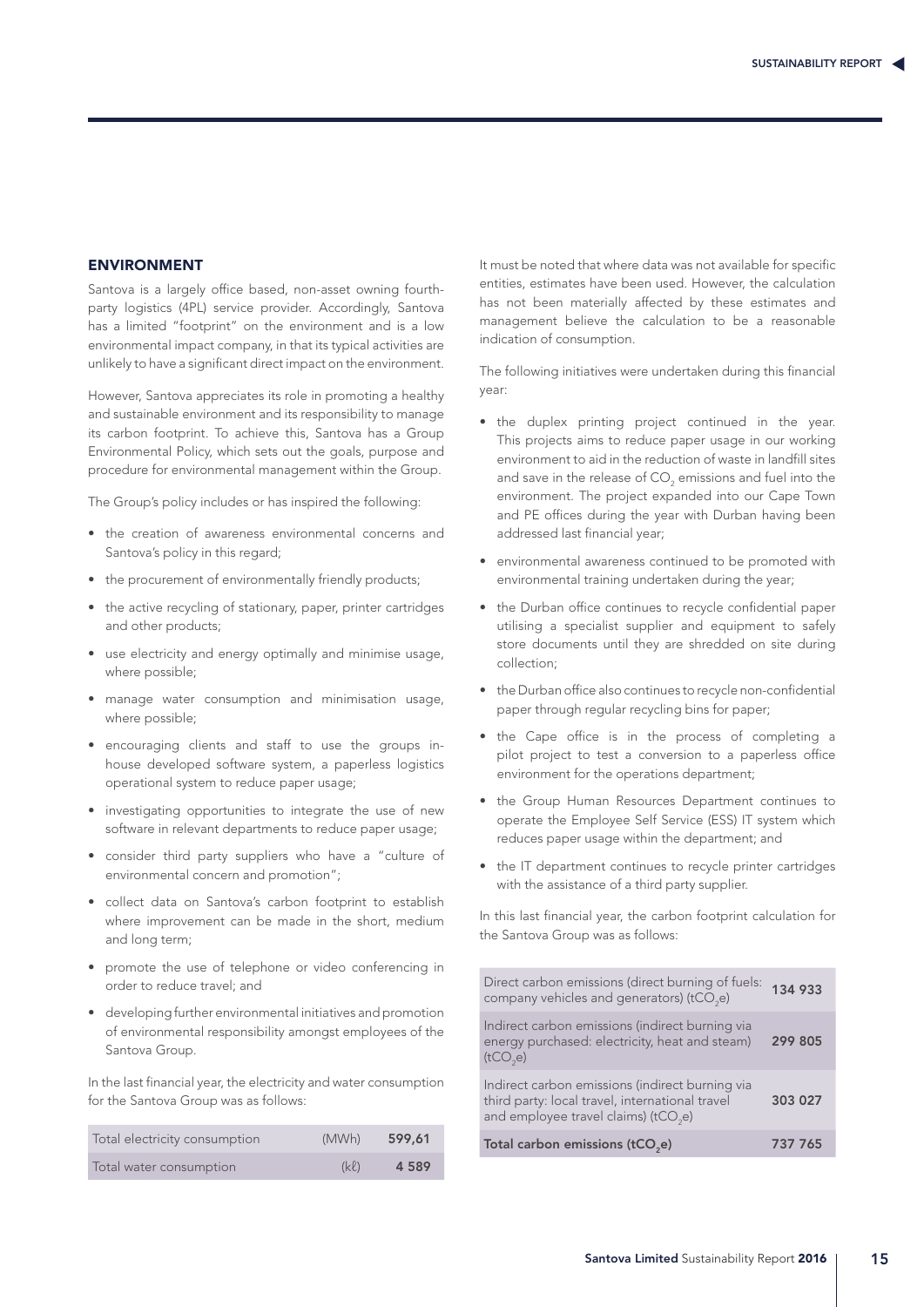## HEALTH, SAFETY, ENVIRONMENT AND QUALITY CONTINUED

### **QUALITY**

Quality throughout the Group is measured both formally and informally through a variety of processes and concepts to ensure the Group continues to perform and grow in a sustainable way.

These processes and concepts include the following:

- Santova's continued application of its Culture and Values in every aspect of business;
- The enforcement of best practice in operational and administration departments;
- The promotion of additional external assurance wherever possible throughout the Group;
- The ongoing development of the internal audit function within the finance function;
- The restructure of the operational departments to ensure maximum efficiencies and quality control; and
- The application of Santova's long standing and well entrenched policies and procedures .

These and other initiatives ensure Santova's quality compliance extends beyond procedures and documentation and includes an understanding of the five general aspects of quality in a business, namely: Producing, Checking, Quality Control, Quality Management and Quality Assurance.

In South Africa, Santova Logistics also controls its operational and other activities through the application, maintenance and continual improvement of its ISO Quality Management System. Santova Logistics, the largest trading entity within the Group, remains certified for ISO 9001:2008 by ISO Auditing firm, SGS South Africa (Pty) Ltd ("SGS") for the activities of import and export handling and customs clearing, import and export forwarding, project cargo, warehousing and transport of cargo.

Santova Logistics' ISO recertification audit took place in January 2016 where it was concluded that Santova Logistics have established and maintained its management system in line with the requirements of the standard and demonstrated the ability of the system to systematically achieve agreed requirements for products and services within the scope and the organisations policy and objectives.

Under the guidance of its Management Review Committee, which held regular meetings to discuss the policy statement and to review our ISO Quality Management System, the following has been achieved in the year:

- Santova Logistics demonstrated effective implementation and maintenance and the improvements of its management system and achieving its Policy Objectives.
- The tracking of appropriate key performance objectives and targets with monitored progress towards our achievement. As in the previous year, there was an emphasis on efficient and effective operations as well as a focus on operations remaining client centric.
- The internal audit programme for this financial year has been fully implemented demonstrating its effectiveness as a tool for maintaining and improving the management system. It was encouraging to see that in this financial year, Santova Logistics had an increase in the number of improvements to the processes and procedures which has resulted from audits and the audit findings.
- The management review process demonstrated capability to ensure the continuing suitability, adequacy and effectiveness of the management system and demonstrated overall conformance with the requirements of the audit standard.
- Certification claims are accurate and in accordance with the SGS guidance and the organisation is effectively controlling the use of certification documents and marks.

A new ISO standard, ISO 9001:2015, came into effect in September 2015 and Santova has three years to migrate across to this standard. The new standard is focused on leadership and risk management but will not have a material effect on Santova's documented processes and procedures, with only some minor changes and amendments to the Management System expected.